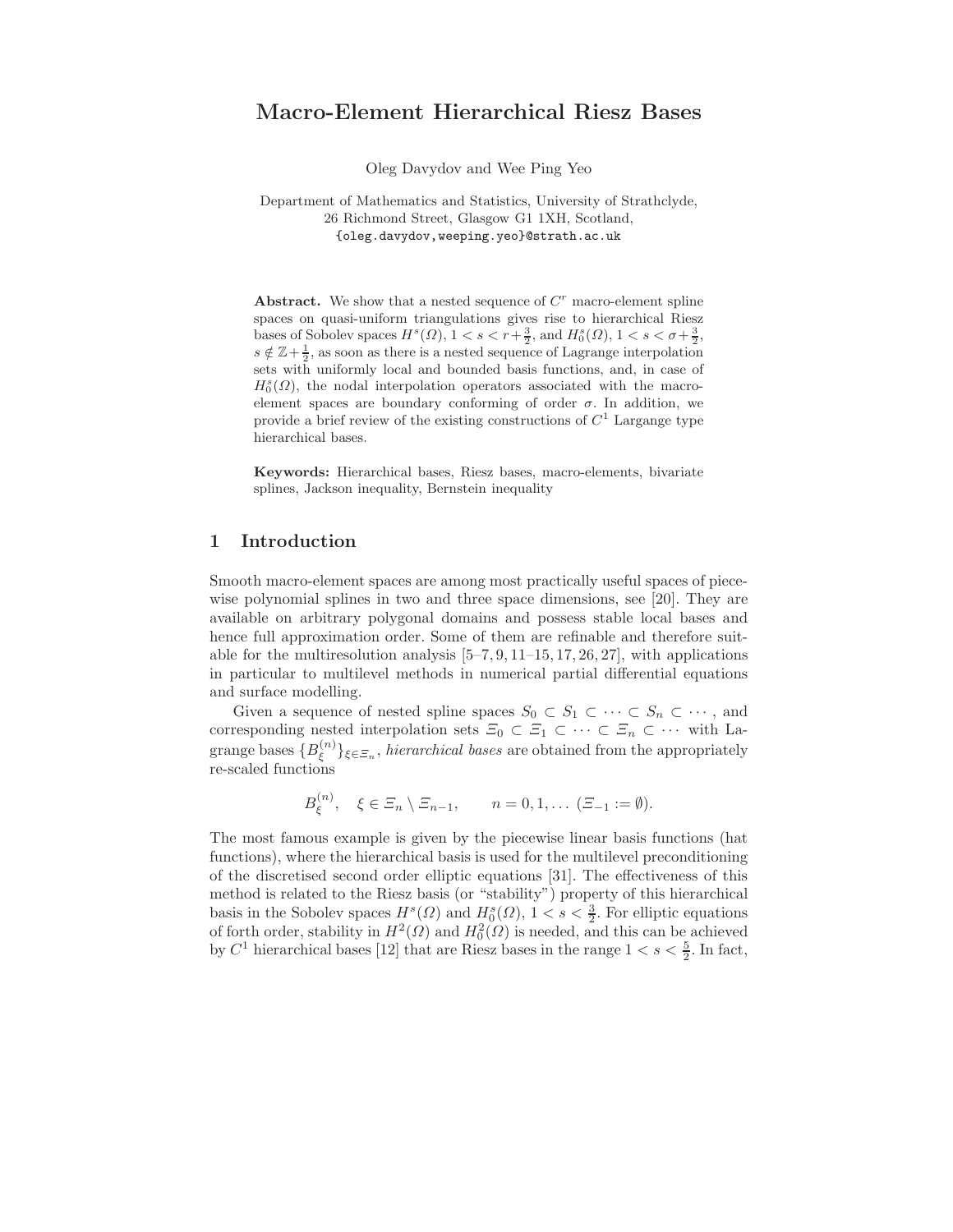as noted in [21], bases with stability in  $H^s(\Omega)$  with as large as possible range of s is advantageous, in particular when an elliptic operator includes parts of different order. Moreover, a good preconditioning effect is expected when s corresponding to a given variational problem lies in the central part of the stability interval.

In this paper we study general conditions for the nested sequences of macroelement spline spaces to give rise to Riesz bases in  $H^s(\Omega)$  and  $H^s_0(\Omega)$ . The main results (see Theorem 5) show that the stability range  $1 < s < r + \frac{3}{2}$  in  $H<sup>s</sup>(\Omega)$  is guaranteed for refinable  $C<sup>r</sup>$  macro-elements on quasi-uniform triangulations in  $\mathbb{R}^2$  if the Lagrange bases  $\{B_{\xi}^{(n)}\}$  $\{\xi^{(n)}\}_{\xi \in \Xi_n}$  are uniformly local and bounded, and the nodal bases of the macro-element spaces are also uniformly bounded. Moreover, the same stability range (up to the half-integer values) is obtained in  $H_0^s(\Omega)$ if the macro-element nodal (Hermite) interpolation operators  $\Pi_n$  are boundary *conforming* of order  $r$  in the sense that for any function  $f$  vanishing on the boundary of  $\Omega$  together with its derivatives up to order r, the interpolants  $\Pi_n f$ have the same property.

The paper is organised as follows. In Section 2 we list some auxiliary results on K-functionals, interpolation spaces and Sobolev spaces  $H^s(\Omega)$  and  $H_0^s(\Omega)$ . Section 3 is devoted to Bernstein and Jackson inequalities for bivariate splines, including the Bernstein inequality in  $H<sup>s</sup>(\Omega)$  for spline spaces possessing stable local bases, and error bounds for the macro-element nodal interpolation of functions in Sobolev spaces of integer order. General results on hierarchical bases of Lagrange type are given in Section 4, whereas  $C<sup>1</sup>$  macro-element spaces where such bases are known are reviewed in Section 5. In particular, we verify that the sequence of nested triangulations suggested in [12] is quasi-uniform.

Throughout we employ the usual notation  $a \leq b$  and  $a \sim b$  to indicate that the inequality (respectively, the double inequality) includes bounding constants which are not of interest. The parameters on which these constants may depend are either explicitly mentioned or clear from the context.

## 2 Preliminaries

We denote by  $W_p^k(\Omega)$ ,  $k \in \mathbb{N}$ ,  $1 \le p \le \infty$ , the usual Sobolev spaces on a bounded Lipschitz domain  $\Omega$ . The space  $C^k(\Omega) \subset W^k_{\infty}(\Omega)$  consists of all k times continuously differentiable functions f on the closure of  $\Omega$ , with  $||f||_{C^k(\Omega)} =$  $||f||_{W^k_{\infty}(\Omega)}$ . The space  $W^k_2(\Omega)$  is also denoted by  $H^k(\Omega)$ , with  $H^0(\Omega) := L_2(\Omega)$ . It is a Hilbert space with inner product

$$
\langle f, g \rangle_{H^k(\varOmega)} = \langle f, g \rangle_{L_2(\varOmega)} + \sum_{|\alpha| = k} \Big\langle \frac{\partial^\alpha f}{\partial x^\alpha}, \frac{\partial^\alpha g}{\partial x^\alpha} \Big\rangle_{L_2(\varOmega)}
$$

,

where  $\alpha = (\alpha_1, \ldots, \alpha_n) \in \mathbb{Z}_+^n$  is a multi-index, with  $|\alpha| := \alpha_1 + \cdots + \alpha_n$ .

Let X and  $Y \subset X$  be two Hilbert spaces with norms  $\|\cdot\|_X$  and  $\|\cdot\|_Y =$  $\|\cdot\|_X + |\cdot|_Y$ , respectively, where  $|\cdot|_Y$  is a seminorm. The K-functional is defined for each  $f \in X$  and  $t > 0$  by

$$
K_{XY}(f,t) := \inf_{g \in Y} ||f - g||_X + t|g|_Y,
$$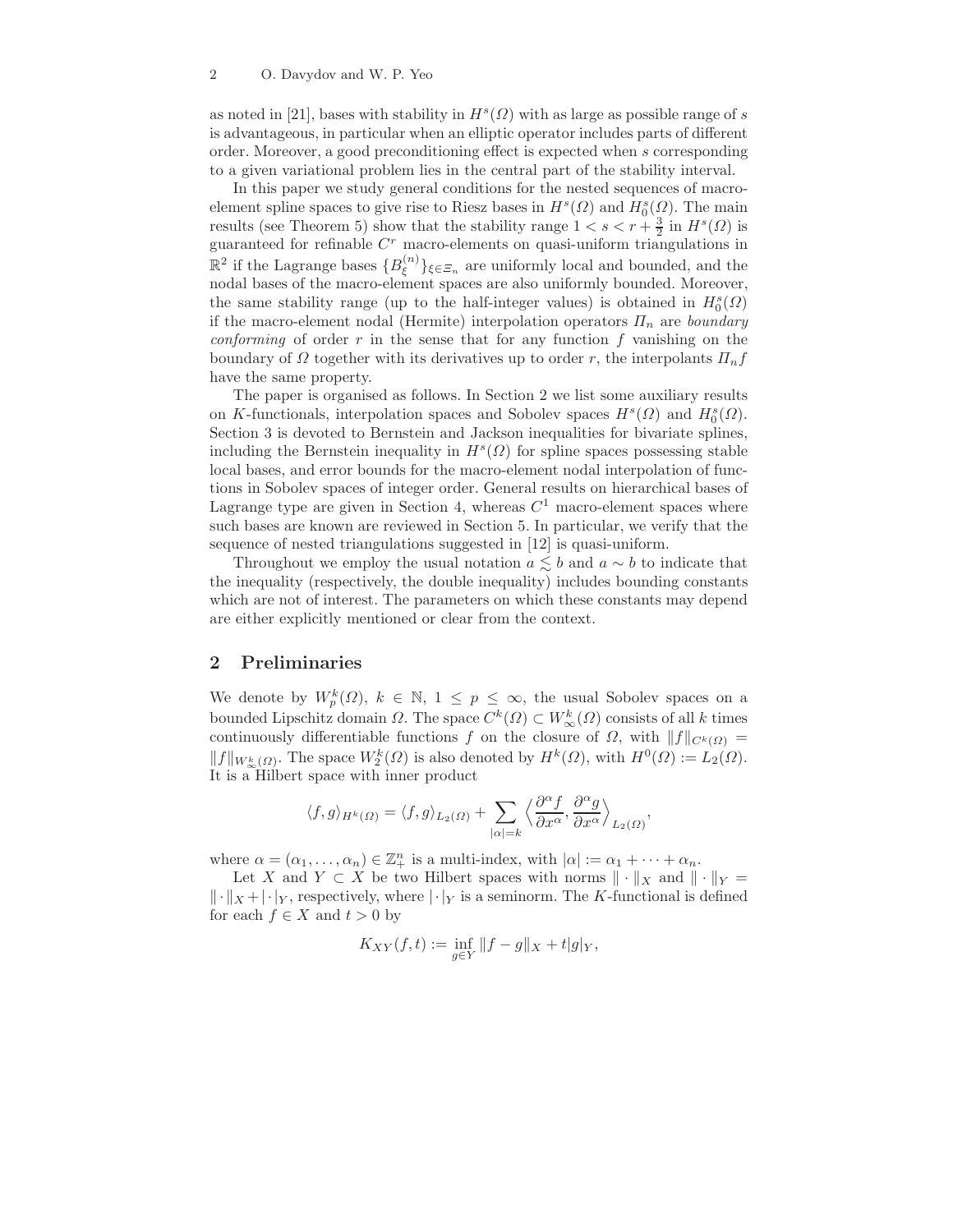or equivalently (see [22, Remark 4.8]) by the same expression with  $|g|_Y$  replaced by  $||g||_Y$ .

One of the key properties of the  $K$ -functional is the following Jackson type inequality.

**Lemma 1.** Let S be linear subspace of X. Suppose that for some  $t > 0$ ,

$$
\inf_{s \in S} \|g - s\|_X \le t|g|_Y, \quad \text{for all} \quad g \in Y.
$$

Then for any  $f \in X$ ,

$$
\inf_{s \in S} \|f - s\|_X \le K_{XY}(f, t).
$$

Proof. Indeed,

$$
\inf_{s \in S} \|f - s\|_X \le \inf_{g \in Y} \inf_{s \in S} (\|f - g\|_X + \|g - s\|_X) \le K_{XY}(f, t)
$$

if the assumption holds. ⊓⊔

According to the K-method [1], the interpolation space  $[X, Y]_\theta$ ,  $0 < \theta < 1$ , consists of all  $f \in X$  for which the functional

$$
|f|_{\theta;K} = \left(\int_0^\infty \left(t^{-\theta} K_{XY}(f,t)\right)^2 \frac{dt}{t}\right)^{1/2} \tag{1}
$$

is finite. Given any  $\alpha > 1$ , by splitting the domain of integration  $(0, \infty)$  into the intervals  $(\alpha^{-n-1}, \alpha^{-n})$ ,  $n = 0, 1, \ldots$ , and  $(1, \infty)$ , and using standard properties of the K-functional, it is easy to show that

$$
|f|_{\theta;K} \sim \left(\sum_{n=0}^{\infty} \left[\alpha^{n\theta} K_{XY}(f,\alpha^{-n})\right]^2\right)^{1/2},\tag{2}
$$

where the constants of equivalence depend only on  $\theta$  and  $\alpha$ .

The k-th modulus of smoothness of  $f \in L_p(\Omega)$ ,  $0 < p \leq \infty$ , is defined by

$$
\omega_k(f,t)_p = \sup_{|\delta| < t} \|\Delta_\delta^k f\|_{L_p(\Omega_{k\delta})},
$$

where  $|\delta|$  denotes the Euclidean length of  $\delta \in \mathbb{R}^n$ ,  $\Omega_{k\delta} := \{x \in \Omega : x + j\delta \in \mathbb{R}^n\}$  $\Omega, j = 0, \ldots, k$ , and

$$
(\Delta_{\delta}^k f)(x) := \sum_{j=0}^k {k \choose j} (-1)^{k-j} f(x+j\delta), \quad x \in \mathbb{R}^n,
$$

is the usual difference operator. By [27, Theorem 1], the modulus of smoothness is equivalent to the K-functional,

$$
\omega_k(f, t)_2 \sim K_{L_2, H^k}(f, t^k), \qquad t > 0.
$$
\n
$$
(3)
$$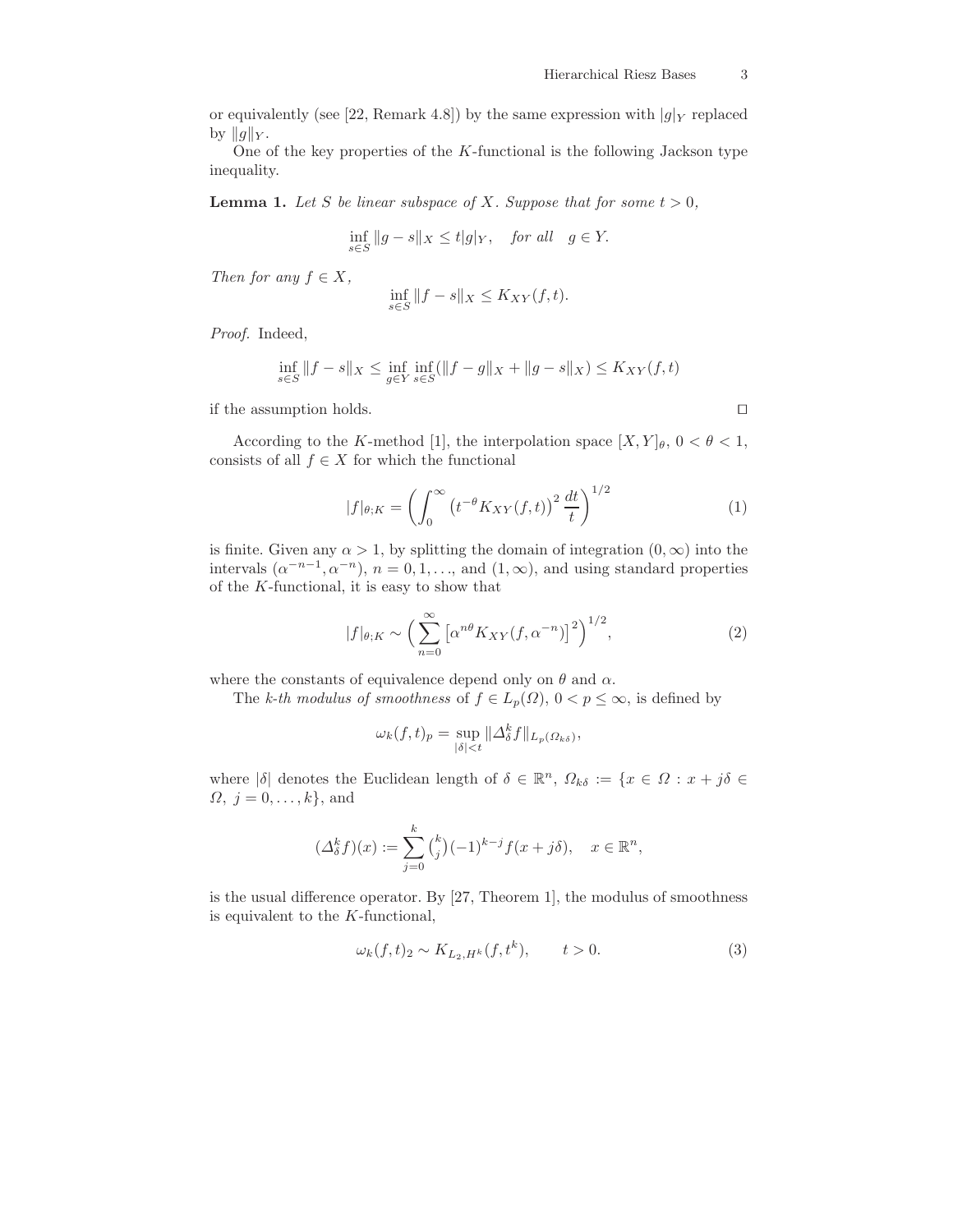Therefore, in view of Lemma 1, error bounds for functions in Sobolev spaces immediately lead to Jackson type estimates in terms of the modulus of smoothness.

The Sobolev spaces  $H^s(\Omega)$  of a fractional order  $s > 0$  can be defined as interpolation spaces

$$
H^s(\Omega) = \left[L_2(\Omega), H^k(\Omega)\right]_\theta,
$$

where  $s = k\theta$ , k integer,  $0 < \theta < 1$ . In view of (1) and (3),

$$
|f|_{H^s(\Omega)} \sim \left(\int_0^\infty (t^{-s}\omega_k(f,t)_2)^2 \,\frac{dt}{t}\right)^{1/2}.\tag{4}
$$

Let  $C_c^{\infty}(\Omega)$  be the linear space of all infinitely differentiable functions on  $\Omega$ with compact support contained in  $\Omega$ . We use  $H_0^s(\Omega)$  to denote the closure of  $C_c^{\infty}(\Omega)$  in  $H^s(\Omega)$ . It is well known [19] that  $C_c^{\infty}(\Omega)$  is dense in  $H^s(\Omega)$  if and only if  $s \leq \frac{1}{2}$ . If  $s > \frac{1}{2}$  and the boundary of  $\Omega$  is smooth, then  $H_0^s(\Omega)$  is a proper subspace of  $H^s(\Omega)$  given by

$$
H_0^s(\varOmega)=\Big\{u\in H^s(\varOmega): \frac{\partial^\alpha u}{\partial x^\alpha}=0\,\,\text{on}\,\,\partial\varOmega,\,\,\text{for all}\,\,0\leq |\alpha|
$$

see [19, Theorem 11.5]. Hence,  $H_0^s(\Omega) = H^s(\Omega)$  if  $s \leq \frac{1}{2}$  and  $H_0^s(\Omega) = H^s(\Omega) \cap$  $H_0^{s_0}(\Omega)$ , where  $s_0 = \lceil s - \frac{1}{2} \rceil$  if  $s > \frac{1}{2}$ . According to [19, Theorem 11.6] the spaces  $H_0^s(\Omega)$  of fractional order  $s \notin \mathbb{Z}_+^{\times}$  and be obtained from the integer order spaces  $H_0^k(\Omega)$ ,  $k > s$ , by interpolation

$$
H_0^s(\Omega) = [L_2(\Omega), H_0^k(\Omega)]_\theta, \quad \theta = \frac{s}{k}, \quad s \notin \mathbb{Z} + \frac{1}{2}.
$$
 (5)

For  $s \in \mathbb{Z}+\frac{1}{2}$  a description of the interpolation spaces  $H_{00}^s(\Omega) := \big[L_2(\Omega), H_0^k(\Omega)\big]_\theta,$  $\theta = \frac{s}{k}$ , can be found in [19, Theorem 11.7].

For a domain  $\Omega \subset \mathbb{R}^2$  with piecewise smooth boundary in the sense of [16, p. 34], which includes the case of Lipschitz polygonal domains, the interpolation property (5) has been shown in [32]. As shown in [16],  $H_0^s(\Omega)$ ,  $s \notin \mathbb{Z}+\frac{1}{2}$ , in this case coincides with the space  $\tilde{H}^s(\Omega)$  of all those functions  $f \in H^s(\Omega)$  whose extension to  $\mathbb{R}^2$  by zero belongs to  $H^s(\mathbb{R}^2)$ . See also [2] for (5) in the case of a bounded Lipschitz domain in any space dimensions and integer s.

## 3 Bernstein and Jackson inequalities for bivariate splines

We first recall standard definitions from the theory of bivariate piecewise polynomial splines, see [20] for more details.

Let  $\Omega$  be polygonal domain in  $\mathbb{R}^2$  and  $\Delta$  a finite collection of (closed) triangles whose union coincides with  $\Omega$ . We assume that the intersection of any two triangles in  $\Delta$  is empty, or a common vertex, or a common edge of them. Then  $\Delta$  is a triangulation of  $\Omega$ . The length of an edge e of  $\Delta$  is denoted by |e|. Let ξ be the set of all edges of ∆. The maximum length of the edges of ∆, denoted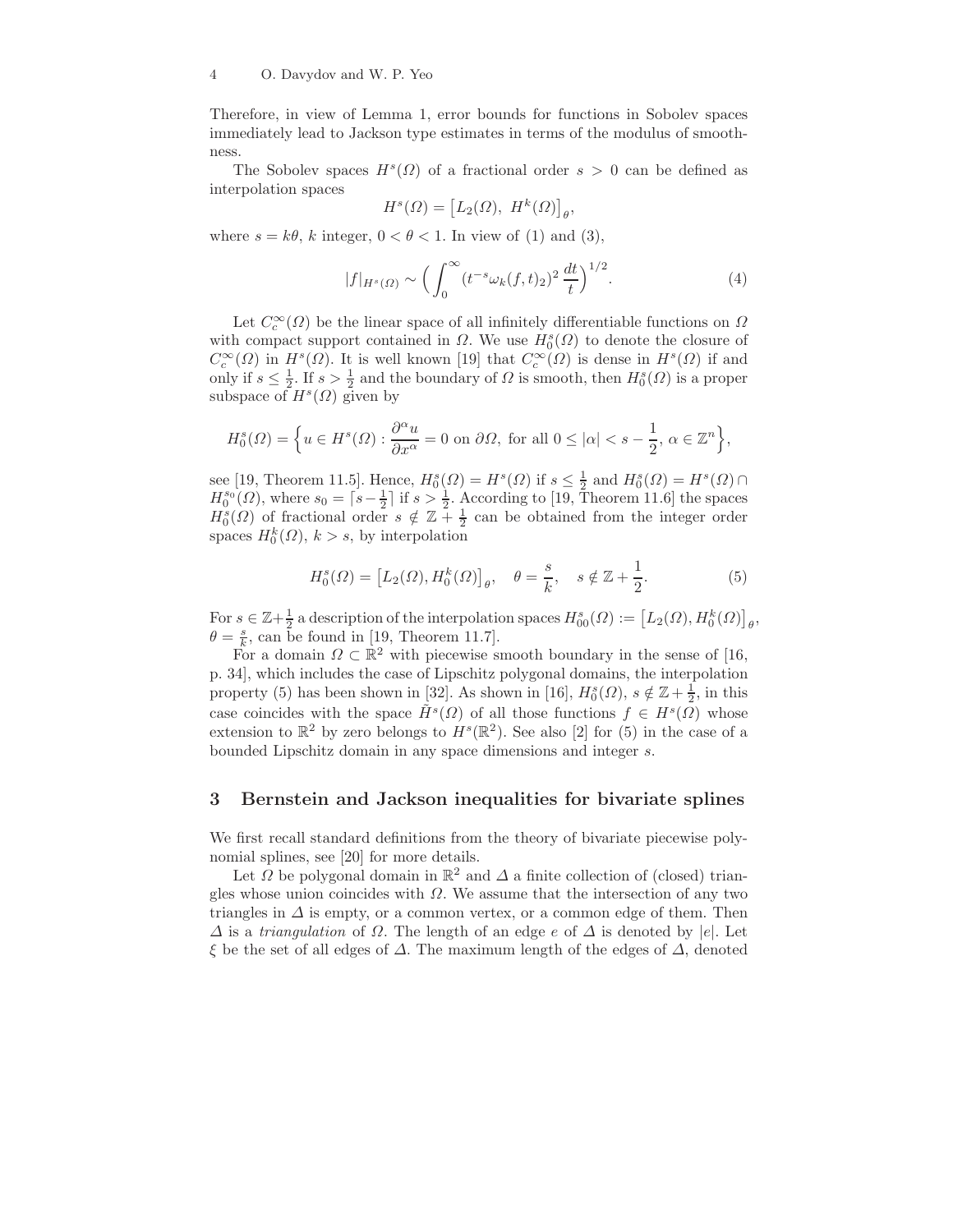by  $h = h_{\Delta} = \sup_{e \in \xi} |e|$ , is called the *diameter* or *mesh size* of  $\Delta$ . We denote the smallest angle of the triangles  $T \in \Delta$  by  $\beta_{\Delta}$ , and set

$$
\gamma_{\Delta} = \min\{\text{diam } T : T \in \Delta\}/h_{\Delta}.
$$

A family of triangulations is called *regular* if  $\beta_{\Delta} \geq \beta > 0$  for every  $\Delta$  in the family. A regular family is said to be *quasi-uniform* if  $\gamma_{\Delta} \ge \gamma > 0$  for every  $\Delta$ .

For any positive integer d, let  $S_d(\Delta)$  denote the space of all piecewise polynomials of degree d with respect to  $\Delta$ . In other words,  $s \in S_d(\Delta)$  if and only if, on each triangle  $T \in \Delta$ , s agrees with a polynomial in  $\mathbb{P}_d$ , the space of all bivariate polynomials of total degree at most d. For any  $r = 0, 1, \ldots, d - 1$ , let

$$
S_d^r(\Delta) := S_d(\Delta) \cap C^r(\Omega)
$$

be the space of all piecewise polynomials of degree  $d$  and smoothness  $r$  with respect to  $\Delta$ .

Let  $\{s_1, \ldots, s_N\}$  be a basis for a linear space  $S \subset S_d(\Delta)$ . We say that the basis is m-local if for each  $i = 1, ..., N$  there is a triangle  $T_i \in \Delta$  such that supp  $s_i \text{ }\subset \text{ star}^m(T_i)$ . Here  $\text{ star}^k(T) := \text{ star}(\text{ star}^{k-1}(T))$  for  $k \geq 2$ , where if U is the union of a cluster of triangles, then  $star(U) = star<sup>1</sup>(U)$  is the union of all triangles in  $\Delta$  that have a non-empty intersection with U. A basis is called *local* if it is m-local for some m.

Suppose that  $\{\lambda_1, \ldots, \lambda_N\} \subset S^*$  is the dual basis, that is,

$$
\lambda_i s_j = \begin{cases} 1, & i = j, \\ 0, & \text{otherwise.} \end{cases}
$$

A basis  $\{s_1, \ldots, s_N\}$  for  $S \subset S_d(\Delta)$  is said to be a *stable local basis* [8] if for an integer  $m$  and positive constants  $C_1, C_2$ ,

- (a)  $\{s_1, \ldots, s_N\}$  is m-local,
- (b)  $|\lambda_i s| \leq C_1 ||s||_{L_\infty(\text{star}^m(T_i))}$  for all  $s \in S, i = 1, ..., N$ , and
- (c)  $||s_i||_{L_{\infty}(\Omega)} \leq C_2, i = 1, ..., N.$

Any stable local basis is  $L_p$ -stable for all  $1 \leq p \leq \infty$  after appropriate renorming, that is, for any  $\alpha = (\alpha_1, \ldots, \alpha_N) \in \mathbb{R}^N$ ,

$$
k_1 C_2^{-1} ||\alpha||_{l_p} \le ||\sum_{i=1}^N \alpha_i \frac{s_i}{|\operatorname{supp} s_i|^{1/p}}||_{L_p(\Omega)} \le k_2 C_1 ||\alpha||_{l_p}, \quad 1 \le p \le \infty,
$$

where  $k_1, k_2$  are some constants depending only on p, r, d and m, and |M| denotes the area of a set  $M \subset \mathbb{R}^2$ .

#### 3.1 Bernstein inequality

Functions in subspaces of  $S_d^r(\Delta)$  possessing a stable local basis satisfy a Bernstein type inequality in the norm of  $H^s(\Omega)$  for all  $0 < s < r + \frac{3}{2}$ .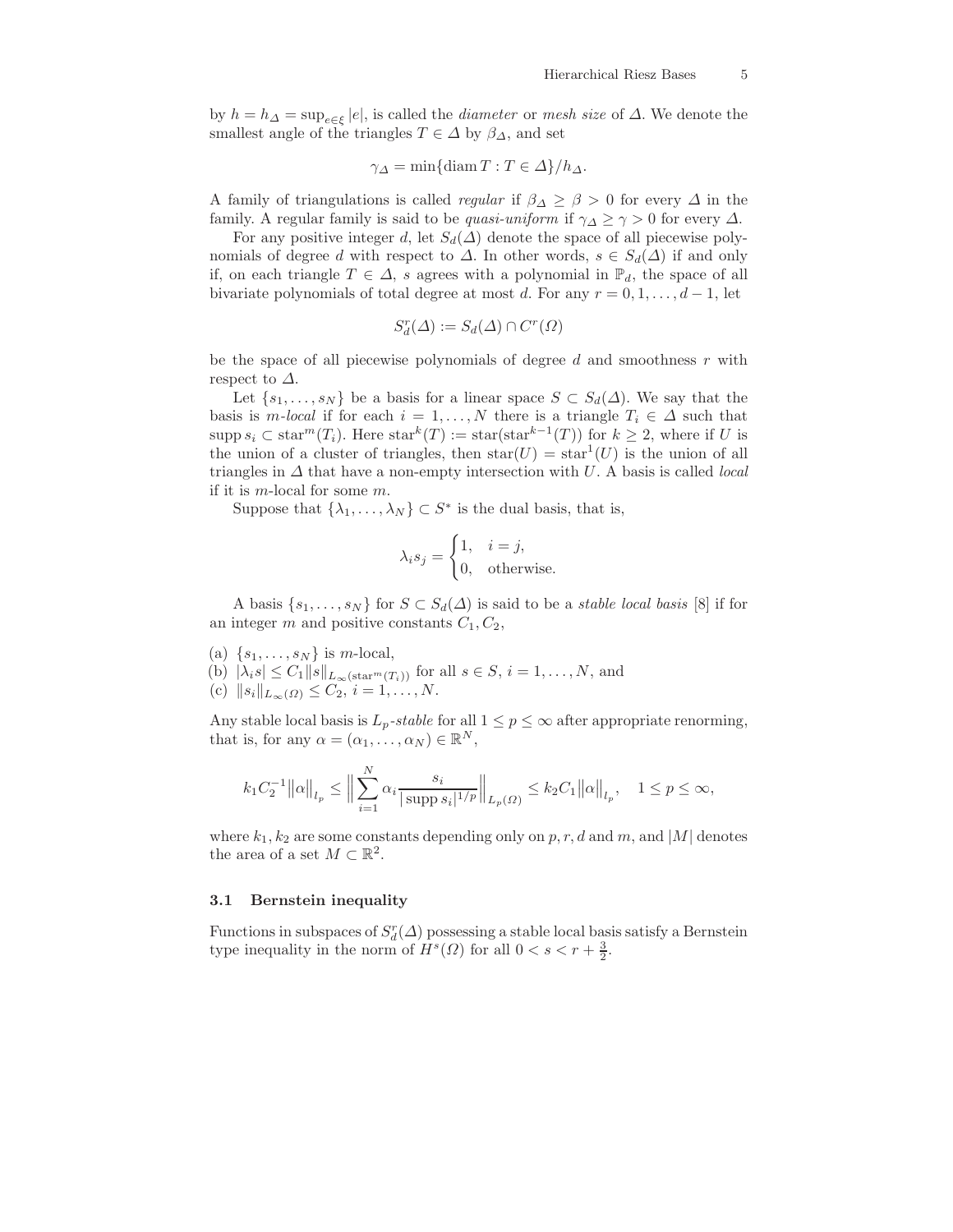**Theorem 1 (Bernstein Inequality).** Suppose that  $S \subset S_d^r(\Delta)$  has a stable local basis  $\{\phi_i\}_{i\in I}$ . Then for any  $f \in S$ ,

$$
||f||_{H^{s}(\Omega)} \lesssim h_{\Delta}^{-s} ||f||_{L_{2}(\Omega)}, \qquad 0 < s < r + \frac{3}{2}, \tag{6}
$$

where the bounding constant depends only on s, r, d,  $\beta_{\Delta}$ ,  $\gamma_{\Delta}$  and the parameters  $m, C_1, C_2$  of the stable local basis.

Under slightly different assumptions on  $S$ , a proof of the Bernstein inequality can be found in [27], see also [29]. We provide a proof based on the following lemma.

**Lemma 2** ([17, Lemma 2.2]). Let  $f \in S_d^r(\Delta)$ . Then  $f \in H^s(\Omega)$  for all  $s <$  $r+\frac{3}{2}$ , and

$$
||f||_{H^{s}(\Omega)} \lesssim h_{\Delta}^{-s} ||f||_{L_{2}(\Omega)}, \qquad 0 < s < r + \frac{3}{2}, \tag{7}
$$

where the bounding constant depends only on s, r, d,  $\beta_{\Delta}$ ,  $\gamma_{\Delta}$  and the number of triangles  $T \in \Delta$  in the support of f.

*Proof (of Theorem 1).* Since  $\{\phi_i\}_{i\in I}$  is a stable local basis, the functions  $\psi_i =$  $|\supp \phi_i|^{-1/2}\phi_i, i \in I$ , form an  $L_2$ -stable basis for S. In particular  $\|\psi_i\|_{L_2(\Omega)} \leq$ M, where M depends only on the parameters  $m, C_1, C_2$  of the stable local basis.

Let  $f = \sum_{i \in I} c_i \psi_i$ , so that  $||f||_{L_2(\Omega)}^2 \sim \sum_{i \in I} |c_i|^2$ . Choose an integer  $k > s$ . Since the basis  $\{\psi_i\}_{i\in I}$  is m-local, it is not difficult to see that

$$
I_k(f,\delta)^2 \lesssim \sum_{i \in I} |c_i|^2 I_k(\psi_i,\delta)^2, \quad \text{where } I_k(f,\delta) := \|\Delta_{\delta}^k f\|_{L_2(\Omega_{k\delta})}, \quad \delta \in \mathbb{R}^2.
$$

Hence,

$$
\omega_k(f,t)_2^2 \lesssim \sum_{i \in I} |c_i|^2 \omega_k(\psi_i,t)_2^2,
$$

and by  $(4)$ ,

$$
|f|_{H^s(\Omega)}^2 \lesssim \sum_{i \in I} |c_i|^2 \int_0^\infty (t^{-s} \omega_k(\psi_i, t)_2)^2 \frac{dt}{t} \sim \sum_{i \in I} |c_i|^2 |\psi_i|_{H^s(\Omega)}^2.
$$

By applying Bernstein inequality (7) to the locally supported functions  $\psi_i$  and using the L<sub>2</sub>-stability of the basis  $\{\psi_i\}_{i\in I}$ , in particular, uniform L<sub>2</sub>-boundedness of  $\psi_i$ , we obtain

$$
||f||_{H^s(\Omega)}^2 \lesssim h_{\Delta}^{-2s} \sum_{i \in I} |c_i|^2 ||\psi_i||_{L_2(\Omega)}^2 \lesssim h_{\Delta}^{-2s} \sum_{i \in I} |c_i|^2 \lesssim h_{\Delta}^{-2s} ||f||_{L_2(\Omega)}^2,
$$

which completes the proof.

$$
\Box
$$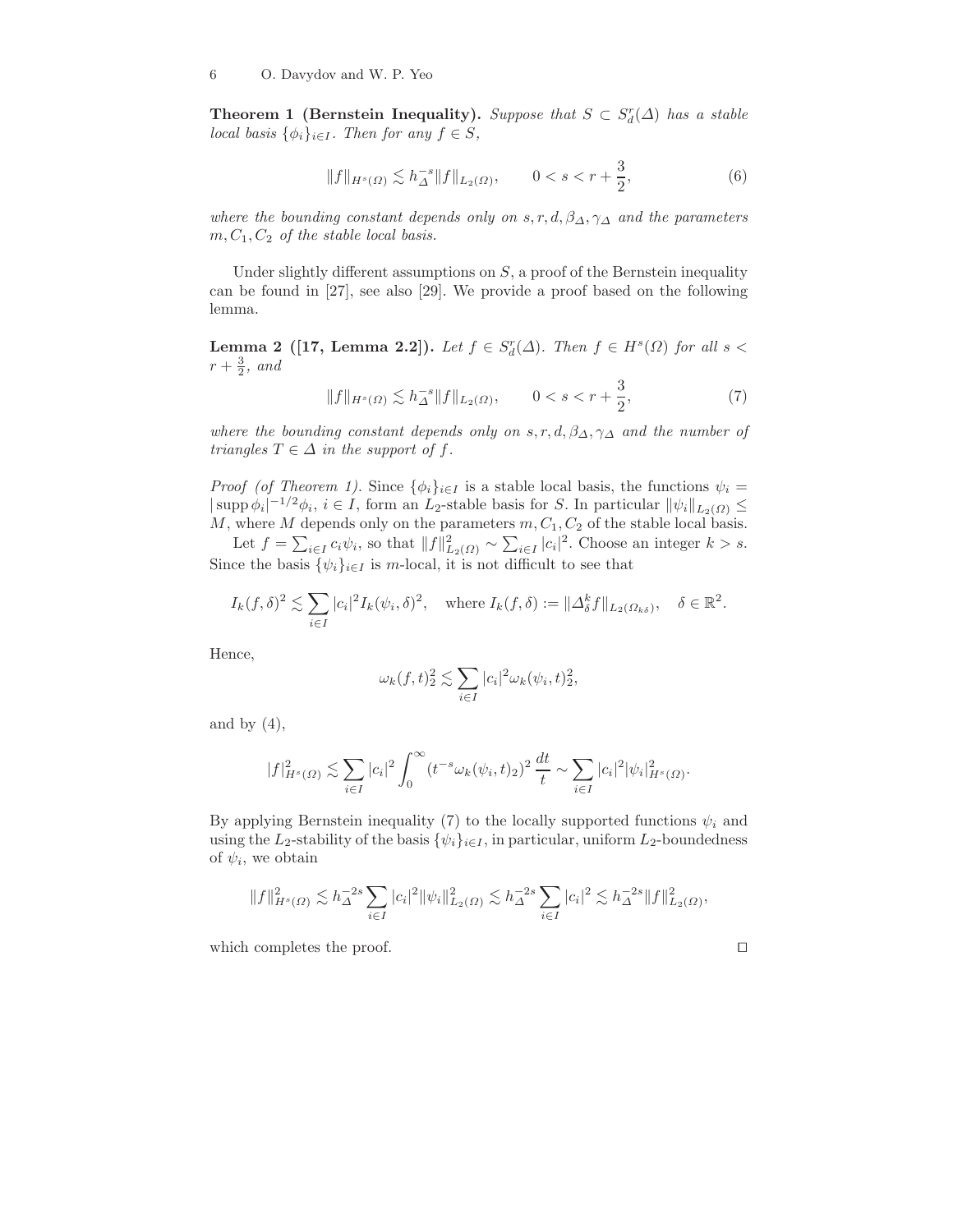#### 3.2 Jackson inequality for macro-element spline spaces

We restrict our attention to the macro-element spaces, see [20, Section 5.10], because of the availability of boundary conforming interpolation operators that allow appropriate treatment of subspaces with zero boundary conditions.

Recall that a linear functional  $\lambda$  is called a *nodal functional* provided  $\lambda f$  is a scalar multiple of the value of  $f$  or its (directional) partial derivative at some point  $\eta = \eta(\lambda) \in \mathbb{R}^2$ , that is  $\lambda f = \gamma \frac{\partial^{\nu+\mu} f}{\partial \sigma^{\nu} \partial \tau^{\mu}}(\eta)$ , for suitable  $\nu, \mu \in \mathbb{Z}_+$ ,  $\eta \in \Omega$ , unit vectors  $\sigma, \tau$ , and a scaling coefficient  $\gamma \in \mathbb{R}$ . The number  $\kappa(\lambda) = \nu + \mu$  is called the *order* of  $\lambda$ .

A collection  $\mathcal{N} = {\lambda_i}_{i=1}^N$  is called a *nodal determining set* for a spline space  $S \subset S_d(\Delta)$  if every  $s \in S$  is  $\kappa(\lambda)$  times continuously differentiable at  $\eta(\lambda)$ , and  $\lambda s = 0$  for all  $\lambda \in \mathcal{N}$  implies  $s \equiv 0$ . N is called a nodal minimal determining set (NMDS) for S if there is no smaller nodal determining set. In other words,  $\mathcal N$  is an NMDS if it is a basis for the dual  $S^*$  of S. Let  $\{s_i\}_{i=1}^N$  be the basis of S dual to N, called the *nodal basis*.<br>We will work with spaces of splines that are defined on triangulations  $\Delta_R =$ 

We will work with spaces of splines that are defined on triangulations  $\Delta_R = \bigcup_{K \in \Delta} K_R$  obtained from a given partition  $\Delta$  of  $\Omega$  into polygonal cells K by applying some refinement process to each  $K \in \Delta$ . Examples are provided by Clough-Tocher and Powell-Sabin splits of the triangles of a triangulation  $\Delta$  of  $\Omega$ . We assume that each K is star-shaped with respect to a disk. We denote by  $\chi_K$  the *chunkiness parameter* diam  $K/\rho_{\text{max}}$  of K, where  $\rho_{\text{max}}$  is the maximum radius of disks with respect to which  $K$  is star-shaped [3, Section 4.3]. Recall that  $\chi_K$  is bounded in terms of the minimum angle of K if K is a triangle. We set  $\chi_{\Delta} := \max_{K \in \Delta} \chi_K$ .

For each cell  $K \in \Delta$ , we define

$$
\mathcal{N}_K = \{ \lambda \in \mathcal{N} : \eta(\lambda) \in K \}.
$$

We call  $S \subset S_d(\Delta_R)$  a macro-element space provided there is a NMDS N for S such that for each  $K \in \Delta$ ,  $S|_K$  is uniquely determined from the values  $\{\lambda s\}_{\lambda \in \mathcal{N}_K}$ . It is easy to see that the support of a basis function  $s_i$  in a macro-element space is contained in the union of all  $K \in \Delta$  containing  $\eta(\lambda_i)$ . For each  $\lambda_i \in \mathcal{N}$ , we choose the scaling coefficient  $\gamma$  to be equal to  $\gamma_i = \text{diam}(T_i)^{\kappa(\lambda_i)}$ , where  $T_i \in \Delta_R$  is a triangle containing  $\eta(\lambda_i)$ . Note that  $\text{diam}(T_i) \sim \text{diam}(T')$  for any other triangle  $T' \in \Delta_R$  sharing a vertex with  $T_i$ , with the constant of equivalence depending only on  $\beta_{\Delta_R}$ , see [20, Section 4.7], and diam $(T_i) \sim$  diam $(K)$ , where  $T_i \subset K \in \Delta$ , and the constant of equivalence depends only on  $\beta_{\varDelta_R}$  and  $\nu_{\varDelta_R} := \max_{K \in \varDelta} |K_R|$ . Then by Markov inequality [20, Theorem 2.32]  $|\lambda_i s| \leq C_1 ||s||_{L_\infty(T_i)}$  for any s ∈ S, where  $C_1$  depends only on d,  $\kappa(S) := \max_i \kappa(\lambda_i)$  and  $\beta_{\Delta_R}$ . It follows that  $\{s_i\}_{i=1}^N$  is a stable local basis for S with parameters depending only on d,  $\kappa(S)$ ,  $\beta_{\Delta_R}$  and  $\nu_{\Delta_R}$  as soon as  $||s_i||_{L_\infty(\Omega)} \leq C_2$ ,  $i = 1, ..., N$ , for some constant  $C_2$ .

The interpolation operator  $\Pi: C^{\kappa(S)}(\Omega) \to S$  is defined by

$$
\Pi f = \sum_{i=1}^{N} \lambda_i(f) s_i.
$$
\n(8)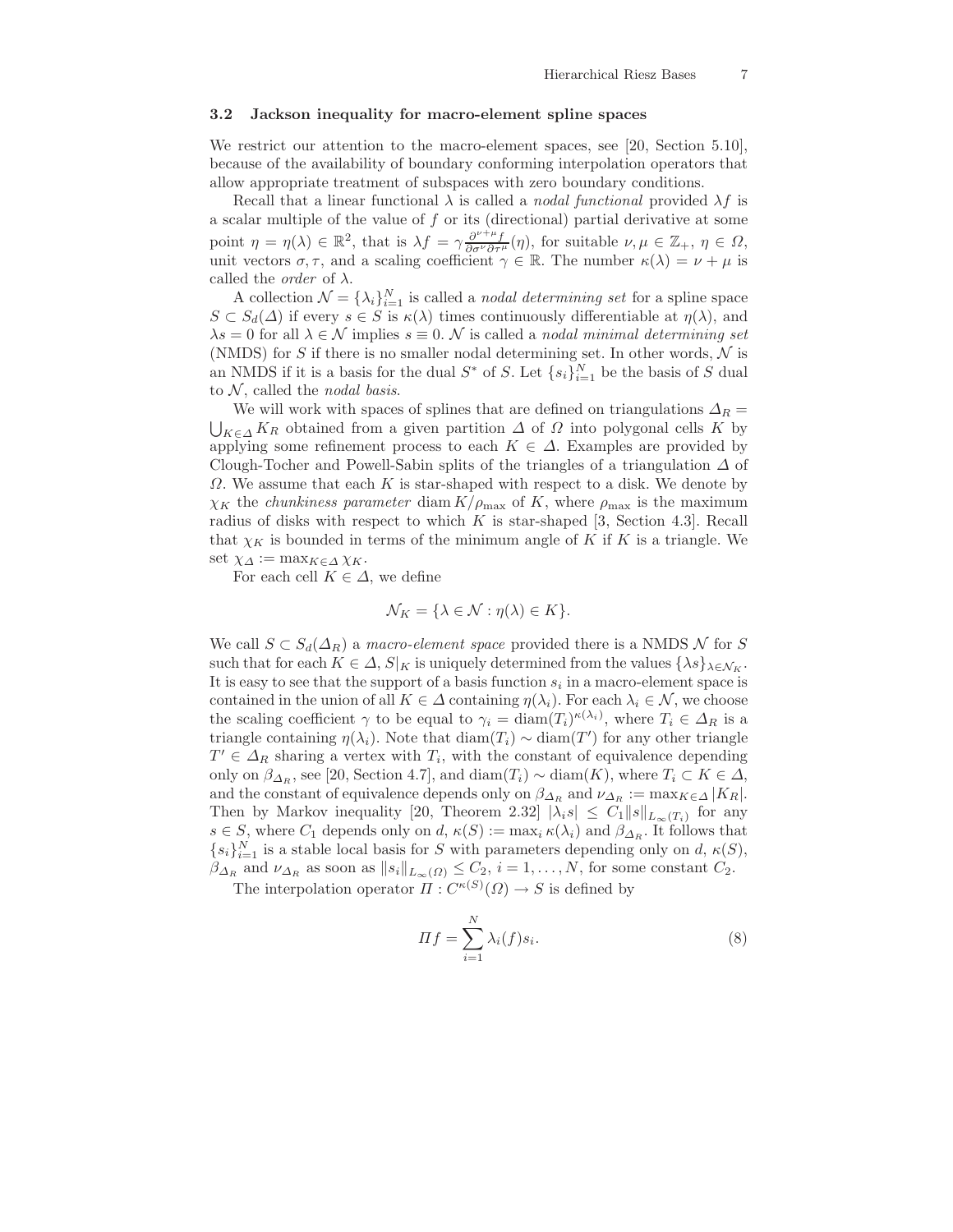By the duality of the basis functions  $s_i$ , it is clear that  $\Pi s = s$  for all  $s \in \mathbb{R}$ S. In particular,  $\Pi$  reproduces polynomials of degree at most k if  $\mathbb{P}_k \subset S$ . The definition of the macro-element space implies that the local interpolation operators  $\Pi_K: C^{\kappa(S)}(K) \to S|_K$ ,

$$
\Pi_K f = \sum_{i: \eta(\lambda_i) \in K} \lambda_i(f) s_i
$$

satisfy  $\Pi_K f = (\Pi f)|_K$  for  $f \in C^{\kappa(S)}(\Omega)$ .

We say that the interpolation operator  $\Pi$  is boundary conforming of order  $\sigma$ if the homogeneous boundary conditions of order  $\sigma$  are preserved by the interpolant, that is, if

$$
\frac{\partial^{\nu+\mu}f}{\partial x^{\nu}\partial y^{\mu}} = 0 \quad \text{on } \partial\Omega, \qquad \text{for all} \quad \nu, \mu \ge 0, \quad \nu+\mu \le \sigma,
$$

implies

$$
\Pi f \in S_{0,\sigma} := \{ s \in S : \frac{\partial^{\nu+\mu} s}{\partial x^{\nu} \partial y^{\mu}} = 0 \text{ on } \partial \Omega \text{, for all } \nu, \mu \ge 0, \nu + \mu \le \sigma \}.
$$

The proof of the following version of the Jackson inequality follows the scheme used in [3, Section 4.4], where it is proved for finite elements, thus making an assumption of affine equivalence of the spaces  $S|_K$ ,  $K \in \Delta$ . In place of affine equivalence, we only assume that the nodal basis is uniformly bounded, see (9).

**Theorem 2** (Jackson Inequality). Let  $S \subset S_d^r(\Delta_R)$  be a macro-element space such that  $\mathbb{P}_k \subset S$  for some  $1 \leq k \leq d$ , and  $\kappa(S) \leq k-1$ . Assume that its nodal basis  $\{s_i\}_{i=1}^N$  satisfies

$$
||s_i||_{L_{\infty}(\Omega)} \le C_2, \qquad i = 1, \dots, N. \tag{9}
$$

Then for every  $f \in H^{k+1}(\Omega)$ ,

$$
||f - Hf||_{H^{\nu}(\Omega)} \le Ch_{\Delta}^{k+1-\nu} |f|_{H^{k+1}(\Omega)}, \quad \nu = 0, \dots, \min\{r, k\} + 1,
$$
 (10)

where C depends only on d,  $\beta_{\Delta_R}$ ,  $\nu_{\Delta_R}$ ,  $\chi_{\Delta}$  and  $C_2$ .

*Proof.* Recall that by Sobolev embedding theorem any function  $f \in H^{k+1}(\Omega)$ belongs (after possible modification on a set of zero measure) to  $C^{k-1}(\Omega)$ . This implies that  $\Pi f$  is well defined for all  $f \in H^{k+1}(\Omega)$ , and  $f - \Pi f \in H^{r+1}(\Omega)$ since  $S_d^r(\Delta_R) \subset H^{r+1}(\Omega)$ .

Given any  $K \in \Delta$ , we define

$$
\hat{K} := \left\{ \frac{x}{\text{diam}(K)} : x \in K \right\}.
$$

Then diam  $\hat{K} = 1$  and hence  $|\hat{K}| \leq \pi/4$ . For any function g defined on K we set  $\hat{g}(y) := g(\text{diam}(K)y), y \in \hat{K}$ . The functions

$$
\hat{s}_i := \hat{s}_i | \overline{K}, \qquad \text{for all } i \text{ such that } \lambda_i \in \mathcal{N}_K,
$$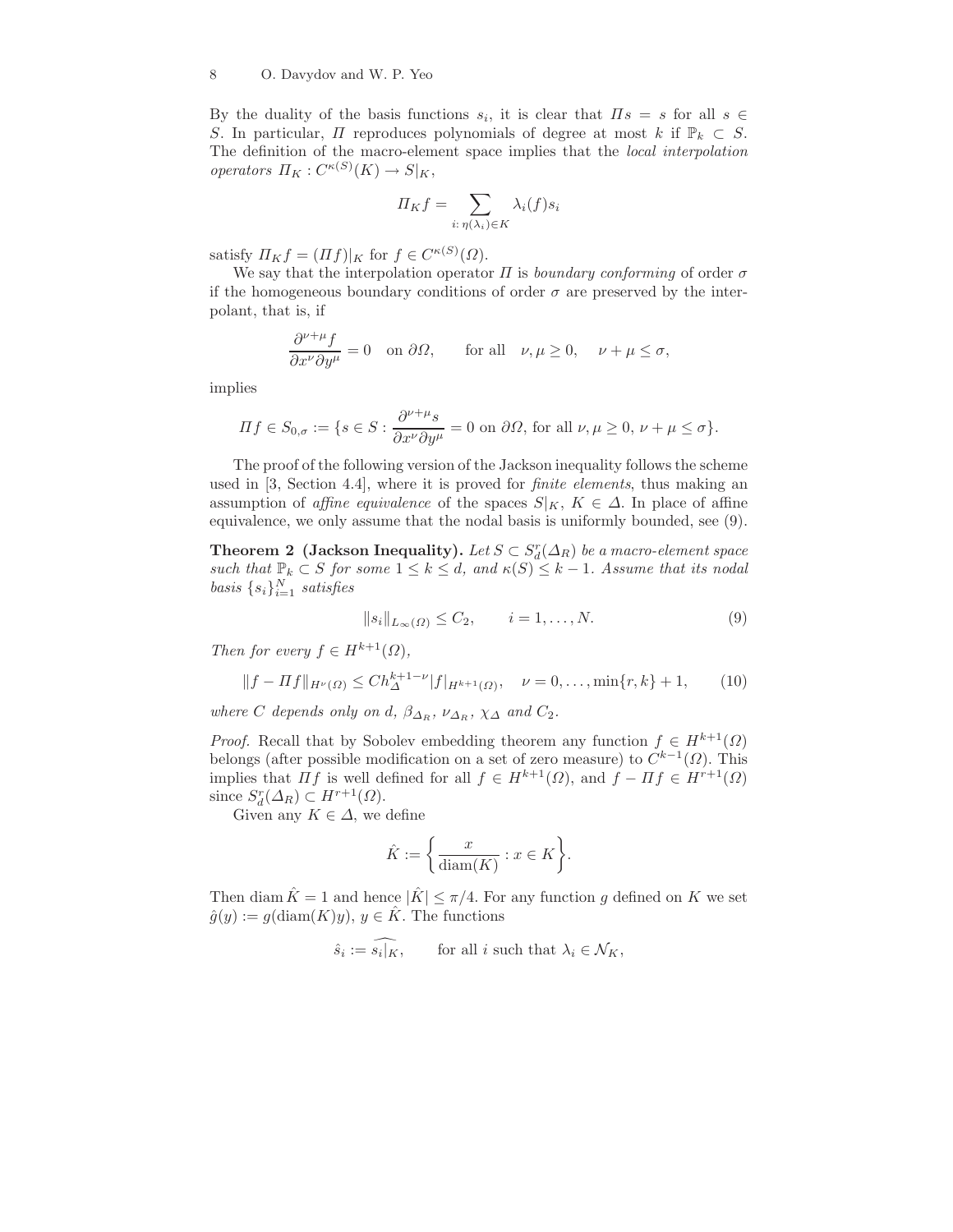form a basis for the spline space  $\hat{S}_K := \{\hat{s} : s \in S|_K\}$  on  $\hat{K}$ , with its dual basis given by the linear functionals  $\hat{\lambda}_i(\hat{g}) := \lambda_i(g)$ ,  $g \in C^{k-1}(K)$ . Since  $\text{diam}(T_i) \sim$  $diam(K)$ , we have

$$
\hat{\lambda}_{i}\hat{g} = \text{diam}(T_{i})^{\nu+\mu} \frac{\partial^{\nu+\mu}g}{\partial \sigma^{\nu}\partial \tau^{\mu}}(\eta) \sim \frac{\partial^{\nu+\mu}\hat{g}}{\partial \sigma^{\nu}\partial \tau^{\mu}}(\text{diam}(K)^{-1}\eta),
$$

and it follows that

$$
|\hat{\lambda}_i(g)| \leq \hat{C}_1 \|g\|_{C^{k-1}(\hat{K})}, \quad g \in C^{k-1}(\hat{K}), \quad \lambda_i \in \mathcal{N}_K,
$$
\n(11)

where  $\hat{C}_1$  depends only on  $\beta_{\Delta_R}$ ,  $\nu_{\Delta_R}$  and d. Note that by Sobolev inequality [3, Section 4.3],

$$
\|g\|_{C^{k-1}(\hat{K})} \lesssim \|g\|_{H^{k+1}(\hat{K})}, \quad g \in H^{k+1}(\hat{K}) \subset C^{k-1}(\hat{K}), \tag{12}
$$

where the bounding constant depends only on  $k$  and the chunkiness parameter  $\chi_{\hat{K}}$  (=  $\chi_{K}$ ).

We define the interpolation operator  $\Pi_{\hat{K}}: C^{k-1}(\hat{K}) \to \hat{S}_K$  by

$$
\Pi_{\hat{K}}g := \sum_{i:\,\lambda_i \in \mathcal{N}_K} \hat{\lambda}_i(g)\hat{s}_i.
$$

By (9) we get

$$
\|\hat{s}_i\|_{L_2(\hat{K})} \leq \frac{\sqrt{\pi}}{2} \|\hat{s}_i\|_{L_\infty(\hat{K})} \leq \frac{\sqrt{\pi}}{2} C_2,
$$

which in view of the Bernstein inequality (7) leads to

$$
\|\hat{s}_i\|_{H^{r+1}(\hat{K})} \le \hat{C}_2,\tag{13}
$$

where  $\hat{C}_2$  depends only on d, r,  $\beta_{\Delta_R}$ , | $K_R$ | and  $C_2$ .

The inequalities (11) and (13) imply that the operator  $\Pi_{\hat{K}}: C^{k-1}(\hat{K}) \to$  $H^{r+1}(\hat{K})$  is uniformly bounded, i.e.,

$$
||\Pi_{\hat{K}}g||_{H^{r+1}(\hat{K})} \leq \hat{C}_3 ||g||_{C^{k-1}(\hat{K})},
$$
\n(14)

where the constant  $\hat{C}_3$  depends only on  $\hat{C}_1$ ,  $\hat{C}_2$ , d and  $|K_R|$ . Indeed, let  $g \in$  $C^{k-1}(\hat{K})$ . Then  $\Pi_{\hat{K}}g \in \hat{S}_K \subset W^{r+1}_{\infty}(\hat{K}) \subset H^{r+1}(\hat{K})$ . Clearly,  $|\mathcal{N}_K|$  does not exceed a constant  $\tilde{C}'$  depending only on d and  $|K_R|$ . In view of (11) and (13),

$$
\| \Pi_{\hat{K}} g \|_{H^{r+1}(\hat{K})} \leq \sum_{i: \lambda_i \in \mathcal{N}_K} |\lambda_i(g)| \|\hat{s}_i\|_{H^{r+1}(\hat{K})} \leq C' \hat{C}_1 \hat{C}_2 \|g\|_{C^{k-1}(\hat{K})}.
$$

We now show that for every  $K \in \Delta$  and  $g \in H^{k+1}(K)$ ,

$$
|g - \Pi_K g|_{H^{\nu}(K)} \lesssim \text{diam}(K)^{k+1-\nu} |g|_{H^{k+1}(K)}, \quad 0 \le \nu \le \min\{r, k\} + 1, \quad (15)
$$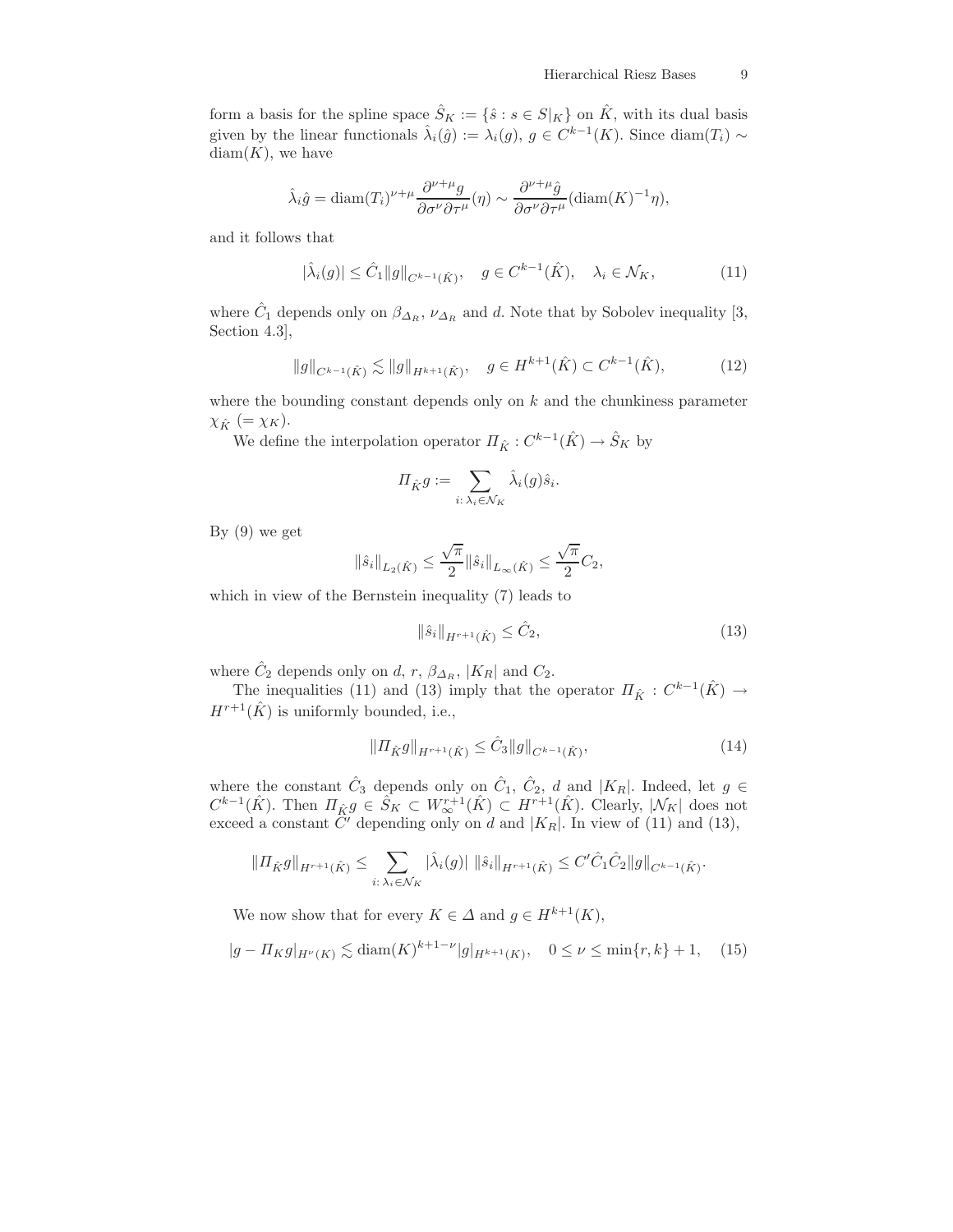where the constant in the bound depends only on d,  $\beta_{\Delta_R}$ ,  $\nu_{\Delta_R}$ ,  $\chi_K$  and  $C_2$ . If  $g \in H^{k+1}(K)$ , then  $\hat{g} \in H^{k+1}(\hat{K})$  and, by the Bramble-Hilbert lemma [3, Section 4.3] there exists a polynomial  $p \in \mathbb{P}_k$  such that

$$
\|\hat{g} - p\|_{H^{\ell}(\hat{K})} \lesssim |\hat{g}|_{H^{k+1}(\hat{K})}, \qquad 0 \le \ell \le k+1,
$$
\n(16)

where the bounding constant depends only on  $k$  and the chunkiness parameter  $\chi_{\hat{K}}$  (=  $\chi_{K}$ ). Let  $m = \min\{r, k\}$ . Since  $\Pi_{\hat{K}} p = p$ , we have by (14), (12) and (16),

$$
\|\hat{g} - \Pi_{\hat{K}}\hat{g}\|_{H^{m+1}(\hat{K})} \le \|\hat{g} - p\|_{H^{m+1}(\hat{K})} + \|\Pi_{\hat{K}}(p - \hat{g})\|_{H^{m+1}(\hat{K})}
$$
  
\n
$$
\lesssim \|\hat{g} - p\|_{H^{k+1}(\hat{K})} + \|p - \hat{g}\|_{C^{k-1}(\hat{K})}
$$
  
\n
$$
\lesssim \|\hat{g} - p\|_{H^{k+1}(\hat{K})} + \|p - \hat{g}\|_{H^{k+1}(\hat{K})}
$$
  
\n
$$
\lesssim |\hat{g}|_{H^{k+1}(\hat{K})},
$$

and (15) follows since

$$
|g - \Pi_K g|_{H^{\nu}(K)} = \text{diam}(K)^{1-\nu} |\hat{g} - \Pi_{\hat{K}} \hat{g}|_{H^{\nu}(\hat{K})},
$$

 $\|\hat{g} - \Pi_{\hat{K}}\hat{g}\|_{H^{\nu}(\hat{K})} \le \|\hat{g} - \Pi_{\hat{K}}\hat{g}\|_{H^{m+1}(\hat{K})},$  and

$$
|\hat{g}|_{H^{k+1}(\hat{K})} = \text{diam}(K)^k |g|_{H^{k+1}(K)}.
$$

The estimate (10) follows from (15) because

$$
||f - Hf||_{H^{\nu}(\Omega)}^2 = \sum_{K \in \Omega} \sum_{i=0}^{\nu} |f|_K - H_K f |K|_{H^i(K)}^2, \ |f|_{H^{k+1}(\Omega)}^2 = \sum_{K \in \Omega} |f|_K |_{H^{k+1}(K)}^2
$$

and  $h_{\Delta} = \max_{K \in \Delta} \text{diam}(K)$ . □

It follows from the proof that the local estimate

$$
||f - \Pi_K f||_{H^{\nu}(K)} \le C \operatorname{diam}(K)^{k+1-\nu} |f|_{H^{k+1}(K)}, \quad K \in \Delta,
$$

holds for all  $\nu = 0, \ldots, k+1$  as soon as  $f|_K \in H^{k+1}(K)$ , without the restriction  $\nu \leq r+1$ .

Note that the estimate

$$
\inf_{g \in S} ||f - g||_{H^{\nu}(\Omega)} \le C h_{\Delta}^{k+1-\nu} |f|_{H^{k+1}(\Omega)}, \quad f \in H^{k+1}(\Omega),
$$

can be obtained by using quasi-interpolation operators for any spline spaces S with a stable local basis, see [20] or [10]. Even though Theorem 2 is only applicable to macro-element spaces, its importance for the results below about Riesz bases in  $H_0^s(\Omega)$  is that it leads to the estimate

$$
\inf_{g \in S_{0,\sigma}} \|f - g\|_{H^{\nu}(\Omega)} \le C h_{\Delta}^{k+1-\nu} |f|_{H^{k+1}(\Omega)}, \quad f \in H_0^{k+1}(\Omega), \tag{17}
$$

as soon as the interpolation operator  $\Pi$  is boundary conforming of some order  $\sigma \leq r$ , which is normally the case for the macro-elements.

Corollary 1. In addition to the assumptions of Theorem 2 suppose that the interpolation operator  $\Pi$  is boundary conforming of order  $\sigma \leq r$ . Then the estimate (17) holds for all  $\nu = 0, \ldots, \min\{r, k\} + 1$ , where C depends only on d,  $\beta_{\Delta_R}$ ,  $\nu_{\Delta_R}$ ,  $\chi_{\Delta}$  and  $C_2$ .

$$
\Box
$$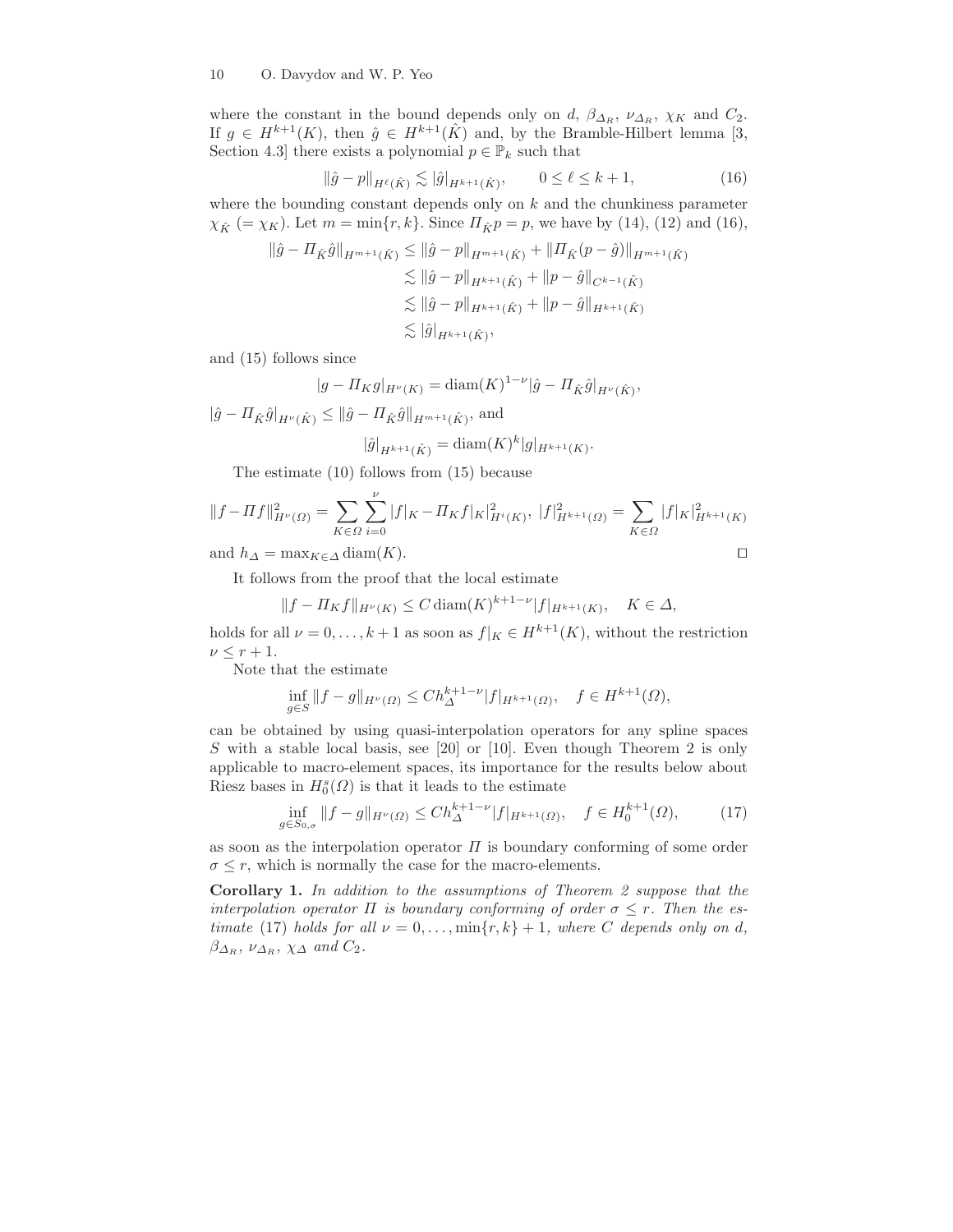## 4 General theory of hierarchical Riesz bases

Recall that a basis  $\{\phi_n\}_{n=1}^{\infty}$  for a Hilbert space H is said to be a *Riesz basis* if for any  $c \in \ell_2$ ,

$$
\Big\|\sum_{n=1}^{\infty}c_n\phi_n\Big\|_H\sim\Big(\sum_{n=1}^{\infty}c_n^2\Big)^{1/2}.
$$

Suppose that  $S_n$ ,  $n = 0, 1, 2, \ldots$ , is a nested sequence of finite dimensional subspaces of a Hilbert space  $H$ , that is

$$
S_0 \subset S_1 \subset \ldots \subset S_n \subset \ldots \quad n = 0, 1, 2, \ldots \tag{18}
$$

We assume that  $\bigcup_{n=0}^{\infty} S_n$  is dense in H and set  $S_{-1} := \{0\}$ . Then every element  $f \in H$  can be represented as a convergent series  $\sum_{n=0}^{\infty} f_n$  in H with  $f_n \in S_n$ . For  $n = 0, 1, 2, \ldots$ , let  $P_n$  be a linear projection from  $S_n$  onto  $S_{n-1}$ , and let  $W_n$  be the complement space, that is,  $P_n(W_n) = \{0\}$  and  $S_n = S_{n-1} + W_n$ . In particular,  $W_0 = S_0$ .

We will use the following general result about construction of Riesz bases for certain subspaces of  $H$  using stable bases of  $W_n$ . More standard statements of this type are usually restricted to the case when the projectors  $P_n$  are uniformly bounded, see e.g. [6].

**Theorem 3** ([18]). Assume that for some  $v > 0$  and  $\rho > 1$ ,

$$
||P_{n+1} \cdots P_m f||_H \lesssim \rho^{v(m-n)} ||f||_H, \qquad f \in S_m,
$$
\n(19)

for all  $m, n = 0, 1, 2, \ldots$  with  $n < m$ . Let  $s > v$  and let  $H_s$  be a linear subspace of H which itself is a Hilbert space with norm  $\|\cdot\|_{H_s}$  satisfying

$$
||f||_{H_s} \sim \inf_{f_n \in S_n: \, f = \sum_{n=0}^{\infty} f_n} \left( \sum_{n=0}^{\infty} \left[ \rho^{ns} ||f_n||_H \right]^2 \right)^{1/2}, \qquad f \in H_s. \tag{20}
$$

Suppose that for each  $n = 0, 1, ..., W_n \subset H_s$  and there is a stable basis  $\{\phi_k^{(n)}\}$  $\hat{k}$   $\hat{j}$   $k \in K_n$ for  $W_n$  in the sense that

$$
\left\| \sum_{k \in K_n} c_k \phi_k^{(n)} \right\|_H \sim \left( \sum_{k \in K_n} c_k^2 \right)^{1/2},\tag{21}
$$

with constants of equivalence independent of n. Then  $\bigcup_{n=0}^{\infty} \{\rho^{-ns}\phi_k^{(n)}\}$  $\binom{n}{k}$ <sub>k∈K<sub>n</sub> is a</sub> Riesz basis for  $H_s$ .

Assumption (20) of Theorem 3 can often be verified with the help of the following theorem. Although it can be derived from more general results in e.g. [4, 22] (see also [28]), we provide here a short and self-contained proof based on arguments similar to those in [27, Theorem 6] and [7, Corollary 5.2].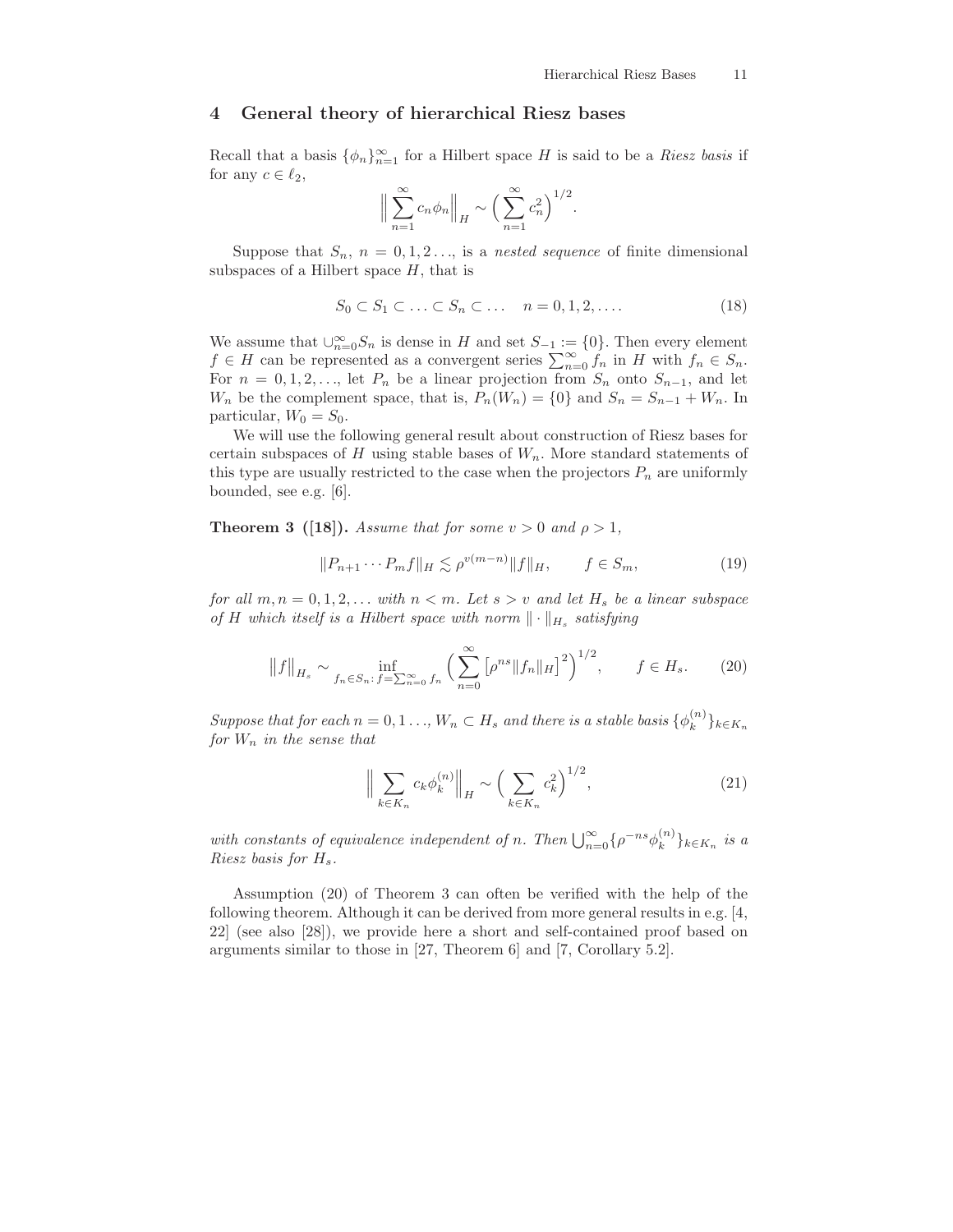#### 12 O. Davydov and W. P. Yeo

**Theorem 4.** Let H and  $H' \subset H$  be Hilbert spaces with norms  $\lVert \cdot \rVert_H$  and  $\lVert \cdot \rVert_{H'} =$  $\Vert \cdot \Vert_H + \Vert \cdot \Vert_{H'}$ , where  $\Vert \cdot \Vert_{H'}$  is a seminorm. Suppose that for some  $\alpha > 1$  and  $0 < \lambda < 1$  nested finite dimensional linear subspaces  $S_n \subset H$  satisfy the Jackson inequality

$$
\inf_{s \in S_n} \|f - s\|_H \lesssim \alpha^{-n} |f|_{H'}, \quad f \in H', \qquad n = 0, 1, \dots,
$$
 (22)

and the Bernstein inequality in the norm  $\|\cdot\|_{\lambda;K}$  of the interpolation space  $[H, H']_{\lambda},$ 

$$
||s||_{\lambda;K} \lesssim \alpha^{n\lambda} ||s||_H, \qquad s \in S_n. \tag{23}
$$

Then for any  $0 < \theta < \lambda$ ,

$$
||f||_{\theta;K} \sim \inf_{f_n \in S_n: \, f = \sum_{n=0}^{\infty} f_n} \left( \sum_{n=0}^{\infty} \left[ \alpha^{n\theta} ||f_n||_H \right]^2 \right)^{1/2}, \quad f \in [H, H']_\theta, \tag{24}
$$

where the constants of equivalence depend only on  $\alpha$ , the difference  $\lambda - \theta$  and the bounding constants in (22) and (23).

Proof. Recall from (2) that

$$
||f||_{\theta;K} \sim ||f|| := ||f||_H + \left(\sum_{n=0}^{\infty} \left[\alpha^{n\theta} K_{H,H'}(f,\alpha^{-n})\right]^2\right)^{1/2}.
$$

We will show that  $||f|| \sim ||f||^*$ , where  $||f||^*$  denotes the right hand side of (24).

We first prove that  $||f||^* \lesssim ||f||$ . Let  $f \in H$ . It follows from (22) by Lemma 1 that there exists a sequence of elements  $f_n \in S_n$  such that

$$
||f - f_n||_H \lesssim K_{H,H'}(f, \alpha^{-n}), \qquad n = 0, 1, \dots
$$

Then

$$
||f_n - f_{n-1}||_H \le ||f_n - f||_H + ||f_{n-1} - f||_H \lesssim K_{H,H'}(f, \alpha^{-n}), \quad n \ge 1,
$$

and  $||f_0||_H \lesssim ||f||_H + K_{H,H'} (f, 1)$ . If  $||f|| < \infty$ , then  $||f - f_n||_H \to 0$  when  $n \to \infty$ and hence  $\infty$ 

$$
f = \sum_{n=0}^{\infty} (f_n - f_{n-1}), \qquad f_{-1} = 0,
$$

where  $f_n - f_{n-1} \in S_n$  since  $S_{n-1} \subset S_n$ , which implies

$$
||f||^* \le \left(\sum_{n=0}^{\infty} \left[\alpha^{n\theta} ||f_n - f_{n-1}||_H\right]^2\right)^{1/2} \lesssim ||f||.
$$

We now proceed to showing the opposite inequality  $||f|| \lesssim ||f||^*$ . Let  $f =$  $\sum_{n=0}^{\infty} f_n$  with some  $f_n \in S_n$ . By (23) we have for  $t \in [\alpha^{-(j+1)}, \alpha^{-j}],$ 

$$
K_{H,H'}(f_n,t)^2 \le K_{H,H'}(f_n,\alpha^{-j})^2 \lesssim \alpha^{-2\lambda j} |f_n|^2_{\lambda,K} \lesssim (t\alpha^n)^{2\lambda} \|f_n\|^2_{H}.
$$
 (25)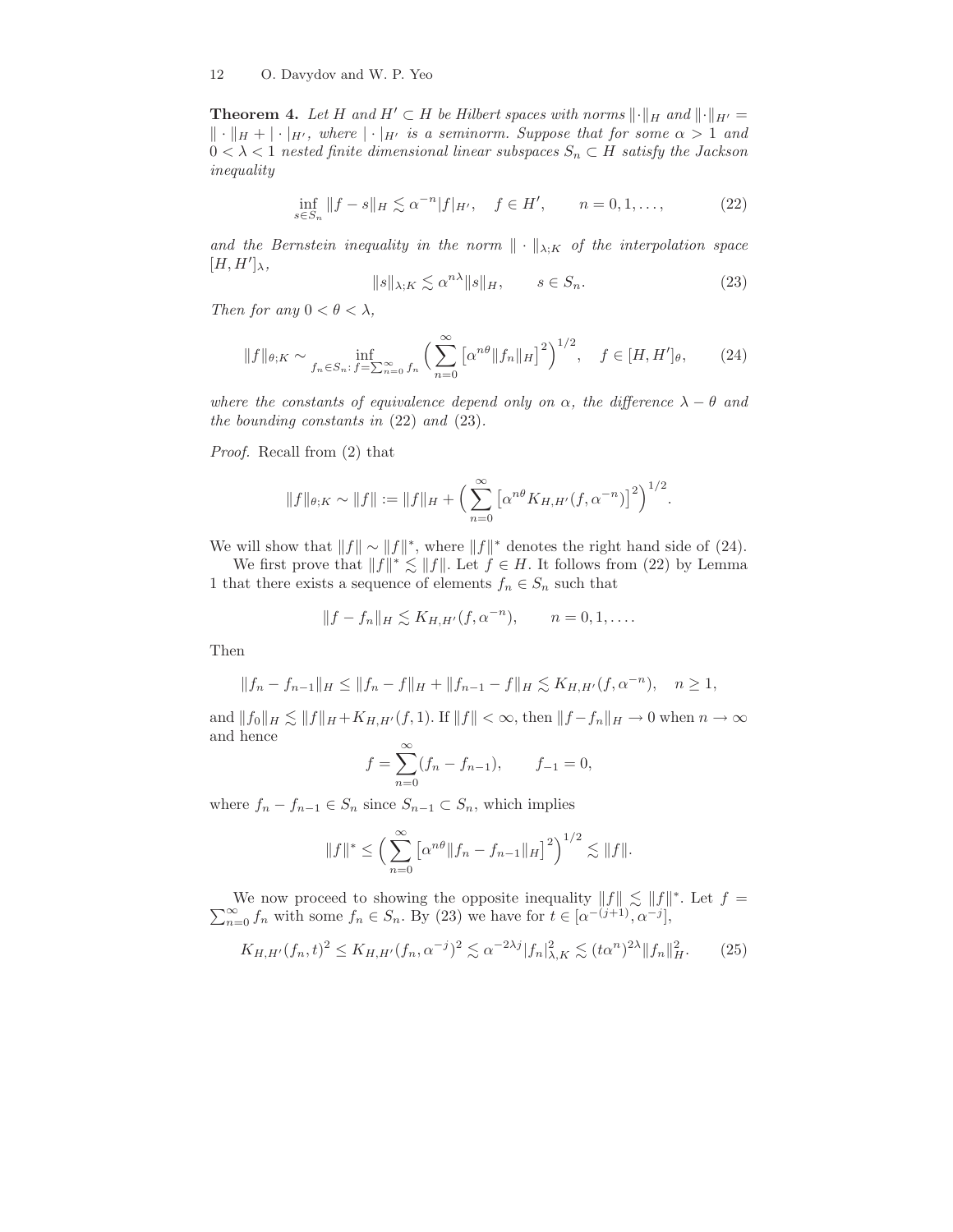Let  $0 < \theta < \lambda$ . Then

$$
\sum_{j=0}^{\infty} \alpha^{2\theta j} K_{H,H'}(f, \alpha^{-j})^2 \le 2(A+B),
$$

where

$$
A = \sum_{j=0}^{\infty} \alpha^{2j\theta} \bigg( \sum_{n=0}^{j} K_{H,H'}(f_n, \alpha^{-j}) \bigg)^2, \quad B = \sum_{j=0}^{\infty} \alpha^{2j\theta} \bigg( \sum_{n=j+1}^{\infty} K_{H,H'}(f_n, \alpha^{-j}) \bigg)^2.
$$

By (25) and Cauchy-Schwarz inequality,

$$
A \lesssim \sum_{j=0}^{\infty} \alpha^{2j\theta} \left( \sum_{n=0}^{j} \alpha^{(n-j)\lambda} \|f_n\|_{H} \right)^2 = \sum_{j=0}^{\infty} \alpha^{2j(\theta-\lambda)} \left( \sum_{n=0}^{j} \alpha^{n(\lambda-\theta)} \alpha^{n\theta} \|f_n\|_{H} \right)^2
$$
  

$$
\leq \sum_{j=0}^{\infty} \alpha^{2j(\theta-\lambda)} \sum_{n=0}^{j} \alpha^{n(\lambda-\theta)} \sum_{n=0}^{j} \alpha^{n(\lambda-\theta)} \alpha^{2n\theta} \|f_n\|_{H}^2.
$$

Since

$$
\sum_{n=0}^{j} \alpha^{n(\lambda-\theta)} = \frac{\alpha^{(j+1)(\lambda-\theta)} - 1}{\alpha^{(\lambda-\theta)} - 1} \le \frac{\alpha^{(\lambda-\theta)}}{\alpha^{(\lambda-\theta)} - 1} \cdot \alpha^{j(\lambda-\theta)},
$$

we get

$$
A \lesssim \sum_{j=0}^{\infty} \alpha^{-j(\lambda-\theta)} \sum_{n=0}^{j} \alpha^{n(\lambda-\theta)} \alpha^{2n\theta} \|f_n\|_{H}^{2} = C_1 \sum_{n=0}^{\infty} \alpha^{2n\theta} \|f_n\|_{H}^{2},
$$

where  $C_1 = \sum_{k=0}^{\infty} \alpha^{-k(\lambda - \theta)} = \frac{1}{1 - \alpha^{-(\lambda - \theta)}}$ .

The bound  $K_{H,H'}(f_n, \alpha^{-j}) \leq ||f_n||_H$  and the Cauchy-Schwarz inequality imply

$$
B \leq \sum_{j=0}^{\infty} \alpha^{2j\theta} \left( \sum_{n=j+1}^{\infty} ||f_n||_H \right)^2 = \sum_{j=0}^{\infty} \alpha^{2j\theta} \left( \sum_{n=j+1}^{\infty} \alpha^{\frac{-n\theta}{2}} \alpha^{\frac{-n\theta}{2}} \alpha^{n\theta} ||f_n||_H \right)^2
$$
  

$$
\leq \sum_{j=0}^{\infty} \alpha^{2j\theta} \sum_{n=j+1}^{\infty} \alpha^{-n\theta} \sum_{n=j+1}^{\infty} \alpha^{-n\theta} \alpha^{2n\theta} ||f_n||_H^2
$$
  

$$
= \frac{\alpha^{-\theta}}{1 - \alpha^{-\theta}} \sum_{n=1}^{\infty} \sum_{j=0}^{n-1} \alpha^{(j-n)\theta} \alpha^{2n\theta} ||f_n||_H^2 \leq C_2 \sum_{n=0}^{\infty} \alpha^{2n\theta} ||f_n||_H^2,
$$

where  $C_2 = \frac{\alpha^{-\theta-1}}{(1-\alpha^{-\theta})(1-\alpha^{-\theta})}$  $\frac{\alpha}{(1-\alpha^{-\theta})(1-\alpha^{-1})}$ . Combining the above estimates for A and B yields  $||f|| \lesssim ||f||^*$ .

We will use Theorems 3 and 4 with  $H = L_2(\Omega)$  and  $H_s = H^s(\Omega)$  or  $H_0^s(\Omega)$ , where  $\Omega \subset \mathbb{R}^2$  is an arbitrary polygonal domain, and  $\{S_n\}_{n=0}^{\infty}$  is a nested sequence of macro-element spline spaces.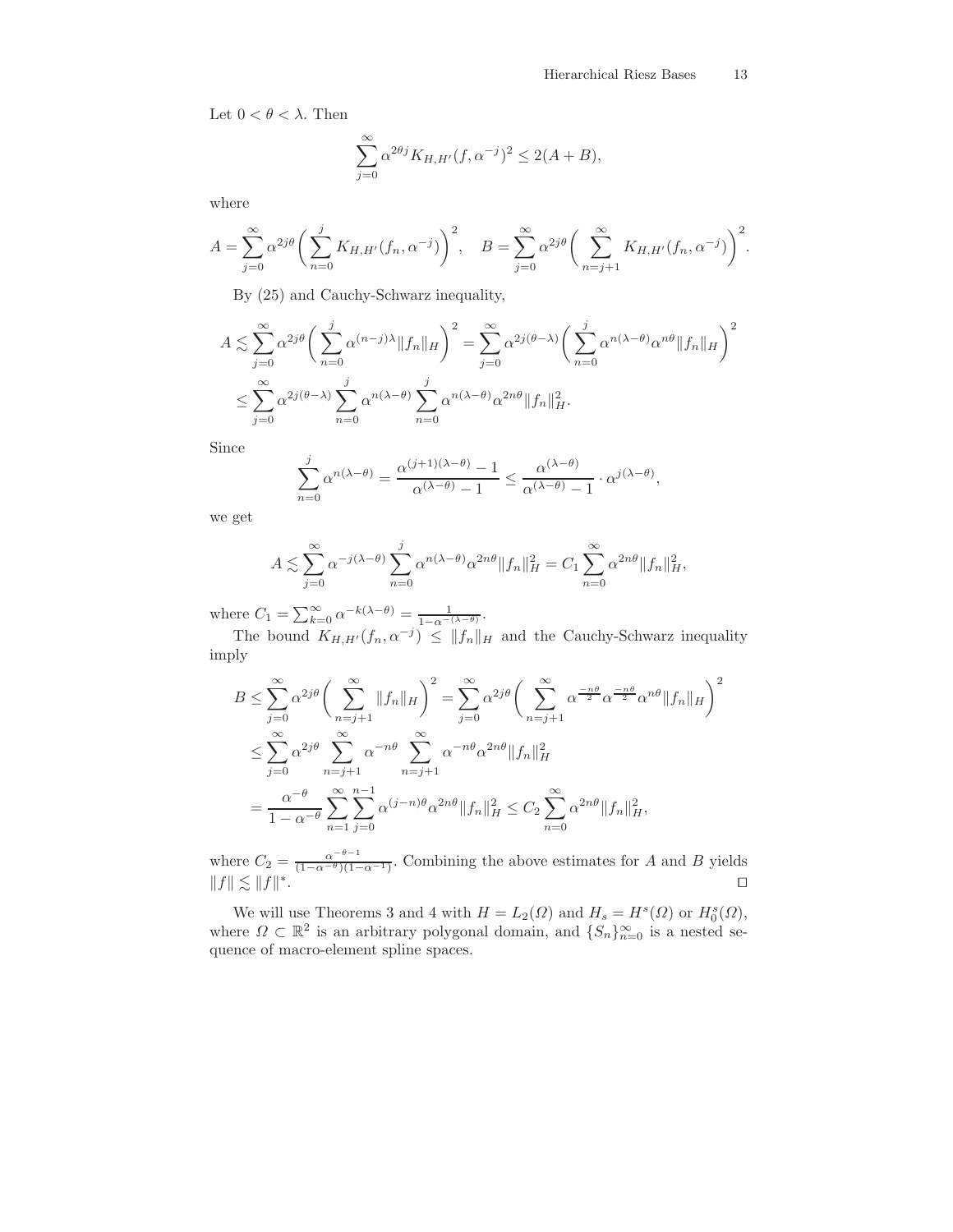## 14 O. Davydov and W. P. Yeo

A sequence of triangulations  $\{\Delta_n\}_{n=0}^{\infty}$  of  $\Omega$  is said to be nested if each  $\Delta_{n+1}$ is a refinement of  $\Delta_n$ , that is  $\Delta_{n+1}$  is obtained from  $\Delta_n$  by subdividing the triangles of  $\Delta_n$ . Then obviously  $S_d^r(\Delta_{n+1}) \subset S_d^r(\Delta_n)$ , so that  $\{S_d^r(\Delta_n)\}_{n=0}^{\infty}$  is a nested sequence of spaces. However, certain subspaces  $S_n \subset S_d^r(\Delta_n)$  may also be nested, see for example [9, 11, 13].

Recall that a sequence of triangulations  $\{\Delta_n\}_{n=0}^{\infty}$  of  $\Omega$  is regular if the minimum angle of all  $\Delta_n$  remains bounded below by a positive constant  $\beta > 0$ independent of n, and the triangulations  $\Delta_n$  are quasi-uniform in the sense that there exist constants  $\rho > 1$  and  $c_1, c_2 > 0$  independent of n such that

$$
c_1 \rho^{-n} \le \operatorname{diam} T \le c_2 \rho^{-n}, \qquad T \in \Delta_n. \tag{26}
$$

Parameter  $\rho$  will be called the *refinement factor* of  $\{\Delta_n\}_{n=0}^{\infty}$ .

Recall that a finite set  $\Xi \subset \Omega$  is said to be a *Lagrange interpolation set* for a finite dimensional linear space S of functions on  $\Omega$  if  $\# \Xi = \dim S$  and for each  $\xi \in \Xi$  there is a unique function  $B_{\xi} \in S$  satisfying  $B_{\xi}(\eta) = \delta_{\xi, \eta}$  for all  $\xi, \eta \in \Xi$ , where  $\delta_{\xi,\eta}=1$  if  $\xi=\eta$  and  $\delta_{\xi,\eta}=0$  otherwise. The set  $\{B_{\xi}\}_{\xi\in\Xi}$  is a basis for S called the Lagrange basis.

A sequence of Lagrange interpolation sets  $\{\varXi_n\}_{n=0}^\infty$  for the corresponding spaces  $S_n$  is said to be nested if

$$
\Xi_0 \subset \Xi_1 \subset \ldots \subset \Xi_n \subset \ldots. \tag{27}
$$

We are ready to formulate the main result of the paper.

**Theorem 5.** Let  $\{S_n\}_{n=0}^{\infty}$  be a nested sequence of spaces  $S_n \subset S_d^r(\Delta_n)$ ,  $r \geq 0$ , with respect to a regular nested sequence of triangulations  $\{\Delta_n\}_{n=0}^{\infty}$  of a polygonal domain  $\Omega \subset \mathbb{R}^2$ , with refinement factor  $\rho > 1$ , and let  $\{\Xi_n\}_{n=0}^{\infty}$  be a nested sequence of Lagrange interpolation sets for the spaces  $S_n$ , with the corresponding Lagrange basis  $\{B_{\epsilon}^{(n)}\}$  $\left\{\xi^{(n)}\right\}_{\xi \in \Xi_n}$  for  $S_n$ . Assume that the bases  $\{B_{\xi}^{(n)}\}$  $\left\{\zeta^{(n)}\right\}_{\xi \in \Xi_n}$  are uniformly local and bounded, that is they are m-local and satisfy  $\|B^{(n)}_\xi\|$  $\int_{\xi}^{(n)} \| L_{\infty}(\Omega) \leq M,$  $\xi \in \Xi_n$ , for some m, M independent of n.

(a) Assume that the spaces  $S_n$  satisfy the Jackson inequality

$$
\inf_{g \in S_n} \|f - g\|_{L_2(\Omega)} \lesssim \rho^{-n(k+1)} |f|_{H^{k+1}(\Omega)}, \quad f \in H^{k+1}(\Omega), \tag{28}
$$

For some  $k \in \mathbb{N}$  with  $r < k \leq d$ . Then for any  $s \in (1, r + \frac{3}{2})$  the set

$$
\mathcal{B}_s := \bigcup_{n=0}^{\infty} \left\{ \rho^{n(1-s)} B_{\xi}^{(n)} \right\}_{\xi \in \Xi_n \setminus \Xi_{n-1}}
$$

is a Riesz basis for  $H^s(\Omega)$ .

(b) Moreover, if the spaces  $S_n$ ,  $n = 0, 1, \ldots$ , satisfy the homogeneous boundary conditions of order  $\sigma \leq r$ , that is

$$
\frac{\partial^{\nu+\mu}g}{\partial x^{\nu}\partial y^{\mu}} = 0 \text{ on } \partial\Omega, \text{ for all } \nu, \mu \ge 0, \nu + \mu \le \sigma, \quad g \in S_n,
$$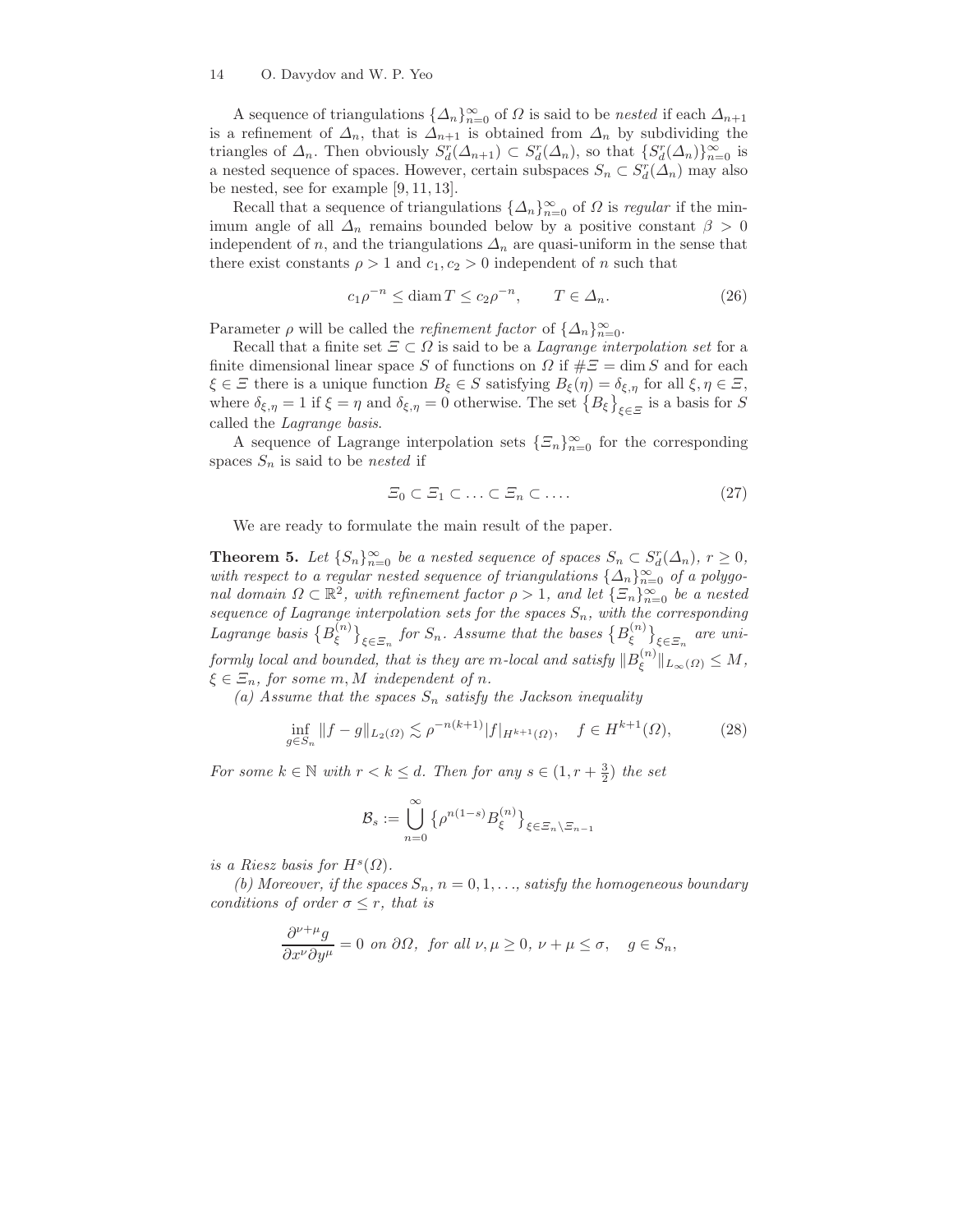and (28) holds for all  $f \in H_0^{k+1}(\Omega)$  rather than for all  $f \in H^{k+1}(\Omega)$ , then  $\mathcal{B}_s$ is a Riesz basis for  $H_0^s(\Omega)$  if  $s \in (1, \sigma + \frac{3}{2}) \setminus (\mathbb{Z} + \frac{1}{2})$ .

*Proof.* Under the assumptions of the theorem, the bases  ${B_{\epsilon}^{(n)}}$  $\left\{\zeta^{(n)}\right\}_{\xi \in \Xi_n}$  are stable and local in the sense of the definition in Section 3. Since diam(T) ~  $\rho^{-n}$ ,  $T \in \Delta_n$ , the bases  $\left\{ \rho^n B_{\xi}^{(n)} \right\}$  $\binom{n}{\xi}$ <sub> $\xi \in \Xi_n$ </sub> are  $L_2$ -stable, which implies

$$
\Big\| \sum_{\xi \in \Xi_n} c_{\xi} B_{\xi}^{(n)} \Big\|_{L_2(\Omega)} \sim \rho^{-n} \Big(\sum_{\xi \in \Xi_n} c_{\xi}^2\Big)^{1/2},\tag{29}
$$

for any real numbers  $c_{\xi}$ , with constants of equivalence independent of n.

Let  $0 \lt s \lt r + \frac{3}{2}$ . We choose a number  $\bar{s}$  such that  $s \lt \bar{s} \lt r + \frac{3}{2}$ . By Theorem 1, since the spaces  $S_n$  possess stable local bases, we obtain the Bernstein inequality

$$
||g||_{H^{\bar{s}}(\Omega)} \lesssim \rho^{n\bar{s}} ||g||_{L_2(\Omega)}, \qquad g \in S_n.
$$

By Theorem 4, applied with  $\alpha = \rho^{k+1}$ ,  $\lambda = \bar{s}/(k+1) < 1$  and  $\theta = s/(k+1)$ , we see that under the assumptions of part (a) condition (20) of Theorem 3 is satisfied for  $H = L_2(\Omega)$ ,  $H' = H^{k+1}(\Omega)$  and  $H_s = H^s(\Omega) = [L_2(\Omega), H^{k+1}(\Omega)]_\theta$ . Similarly, under the assumptions of part (b) condition (20) follows from Theorem 4 with  $H = L_2(\Omega)$ ,  $H' = H_0^{k+1}(\Omega)$  and  $H_s = [L_2(\Omega), H_0^{k+1}(\Omega)]_\theta$ .

We now verify the other assumptions of Theorem 3. The density of  $\cup_{n=0}^{\infty} S_n$ in  $H = L_2(\Omega)$  follows from the Jackson inequality (28) since both  $H^{k+1}(\Omega)$  and  $H_0^{k+1}(\Omega)$  are dense in  $L_2(\Omega)$ . Furthermore, let  $I_n: C(\Omega) \to S_n$ ,  $n = 0, 1, \ldots$ , be the Lagrange interpolation operator

$$
I_n f := \sum_{\xi \in \Xi_n} f(\xi) B_{\xi}^{(n)}.
$$

We set  $P_n := I_{n-1}|_{S_n}$ ,  $n \geq 1$ , and  $P_0 := 0$ . Then  $P_n : S_n \to S_{n-1}$  is a linear projection, and, in view of the nestedness (27) of  $\{\Xi_n\}_{n=0}^{\infty}$ , we have  $P_{n+1}\cdots P_m=I_n|_{S_m}$  for all  $m>n$ . Let  $g\in S_m$  and  $h:=P_{n+1}\cdots P_m g$ . Then  $g = \sum_{\xi \in \Xi_m} g(\xi) B_{\xi}^{(m)}$  $\zeta_{\xi}^{(m)}$  and  $h = \sum_{\xi \in \Xi_n} g(\xi) B_{\xi}^{(n)}$  $\zeta^{(n)}$ . By (29) and (27) we obtain

$$
||h||_{L_2(\Omega)}^2 \lesssim \rho^{-2n} \sum_{\xi \in \Xi_n} |g(\xi)|^2 \le \rho^{-2n} \sum_{\xi \in \Xi_m} |g(\xi)|^2
$$
  

$$
\lesssim \rho^{2(m-n)} ||g||_{L_2(\Omega)}^2,
$$

which implies (19) with  $H = L_2(\Omega)$  and  $v = 1$ . Because of (27) the sets

$$
\{ \rho^n B_{\xi}^{(n)} : \xi \in \Xi_n \setminus \Xi_{n-1} \}, \quad n = 0, 1, \dots \quad (\Xi_{-1} = 0)
$$

form  $L_2$ -stable bases for the complement spaces  $W_n$ . Since  $W_n \subset S_n \subset H^s(\Omega)$ for all  $s < r + \frac{3}{2}$  by Theorem 1, an application of Theorem 3 with  $v = 1$  completes the proof of part (a). Under the assumptions of part (b) it is easy to see that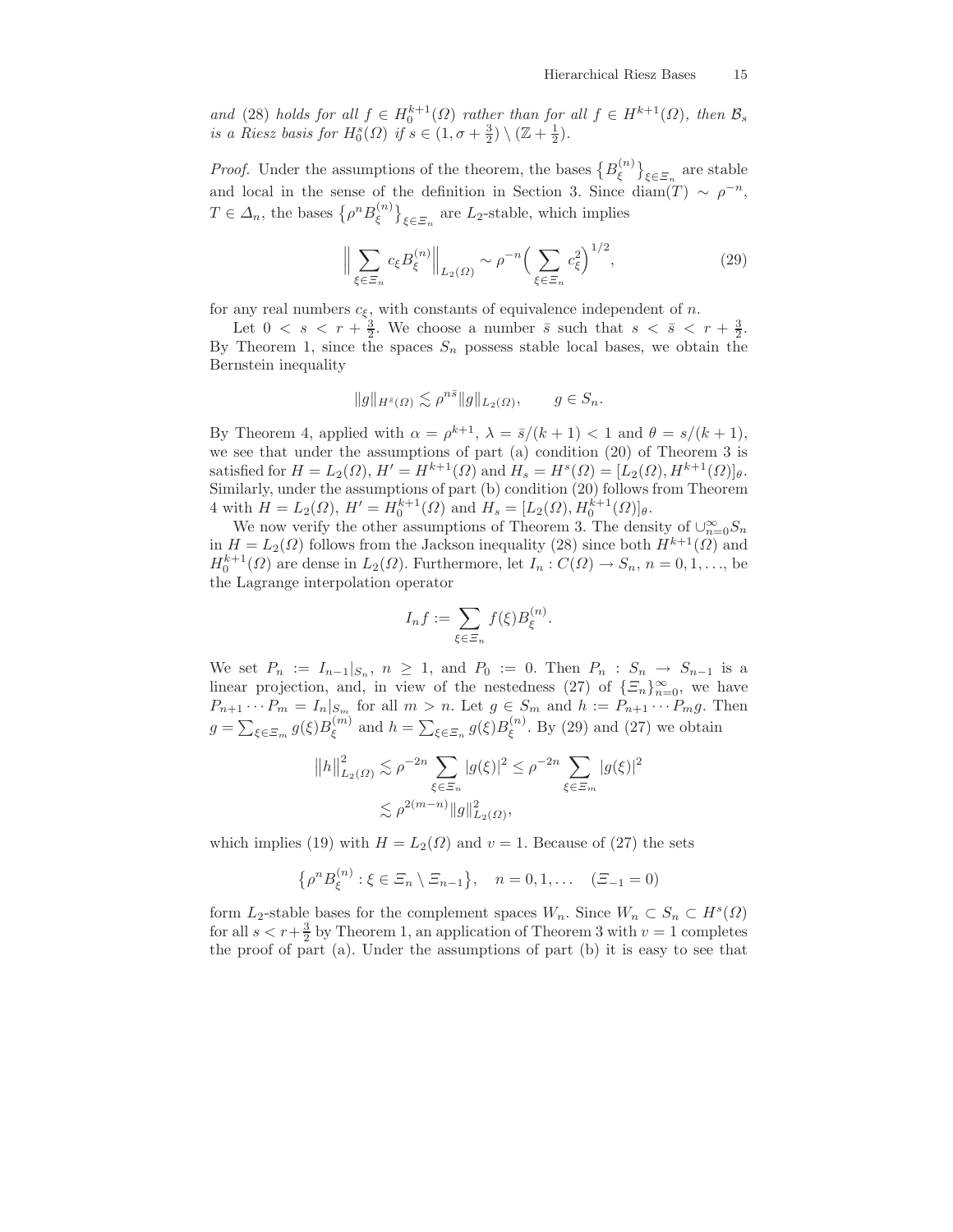$S_n \subset \tilde{H}^s(\Omega) = H_0^s(\Omega)$  for all  $s < \sigma + \frac{3}{2}$ ,  $s \notin \mathbb{Z} + \frac{1}{2}$ , and Theorem 3 implies that  $\mathcal{B}_s$  is a Riesz basis for  $[L_2(\Omega), H_0^{k+1}(\Omega)]_{s/(k+1)}$  for all  $1 < s < \sigma + \frac{3}{2}$ . The statement of part (b) follows in view of the description (5) of these interpolation spaces in Section 2. □

Note that in the case  $r = \sigma = 0$  the condition (20) of Theorem 3 for  $H =$  $L_2(\Omega)$  and  $H_s = H_0^s(\Omega)$ ,  $s < \frac{3}{2}$ , can be verified with the help of [25, Corollary 3] without using interpolation spaces.

The argumentation of Theorem 5 for  $\Omega \subset \mathbb{R}^d$  would lead to the Riesz basis for  $H^s(\Omega)$  with the expectable range  $\frac{d}{2} < s < r + \frac{3}{2}$ . Indeed, (29) then holds with  $\rho^{-\frac{dn}{2}}$  replacing  $\rho^{-n}$ , and hence Theorem 3 is applicable with  $v = \frac{d}{2}$ .

The standard  $C^0$  piecewise linear hierarchical basis [31] is, after appropriate scaling, a Riesz basis of  $H^s(\Omega)$   $s \in (1, \frac{3}{2})$  in two dimensions, see [21]. Clearly, Theorem 5 applies to this case, where the triangulations  $\Delta_n$  are obtained by the uniform refinement of an initial triangulation of  $\Omega$ ,  $\rho = 2$ ,  $S_n$  is either  $S_1^0(\Lambda_n)$ (for  $H^s(\Omega)$ ) or its subspace  $\{s \in S_n : s|_{\partial\Omega} = 0\}$  (for  $H_0^s(\Omega)$ ), and  $\Xi_n$  is either the set of all vertices of  $\Delta_n$  or the set of all interior vertices, respectively. The Jackson inequality (28) for  $k = 1$  follows from Theorem 2 since  $S_1^0(\Delta_n)$  are macro-element spaces with uniformly bounded basis functions,  $\mathbb{P}_1 \subset S_1^0(\Delta_n)$ , and the interpolation operator  $\Pi$  is boundary confirming of order  $\sigma = 0$ .

In the next section we provide a brief review of the existing constructions of  $C^1$  Lagrange type hierarchical Riesz bases for Sobolev spaces  $H^s(\Omega)$ ,  $s \in (1, \frac{5}{2})$ , and  $H_0^s(\Omega)$ ,  $s \in (1, \frac{3}{2}) \cup (\frac{3}{2}, \frac{5}{2})$ . Note that  $C^1$  hierarchical bases of Hermite type are also known [5, 26]. They form Riesz bases for  $H^s(\Omega)$ ,  $s \in (2, \frac{5}{2})$ .

# $5$   $C<sup>1</sup>$  Lagrange hierarchical Riesz bases for Sobolev spaces

Spline spaces  $S_n \subset S_d^r(\Delta_n)$  and Lagrange interpolation sets  $\Xi_n$  satisfying the hypotheses of Theorem 5 give rise to hierarchical Riesz bases for  $H^s(\Omega)$ ,  $s \in$  $(1, r+\frac{3}{2})$ , respectively  $H_0^s(\Omega)$ ,  $s \in (1, \sigma+\frac{3}{2}) \setminus (\mathbb{Z}+\frac{1}{2})$ . However, specific constructions are only available for  $r = 0, 1$ . In this section we review such constructions of the spaces  $S_n$  in the case  $r = 1$ . We do not describe the corresponding sets  $\Xi_n$  as they are quite technical, and the interested reader is instead referred to the original literature.

## 5.1 Piecewise cubics on triangulated quadrangulations

The first construction of  $C<sup>1</sup>$  Lagrange hierarchical bases has been suggested in [12], where the nested spline spaces are the macro element spaces of  $C<sup>1</sup>$  piecewise cubic polynomials on the triangulations (see [20, Section 6.5]) obtained by adding two diagonals to the quadrilaterals of a checkerboard quadrangulation of any polygonal domain, which means that all interior vertices of the quadrangulation are of degree 4 and quadrilaterals can be coloured black and white in such a way that any two quadrilaterals sharing an edge have opposite colours. The corresponding nodal basis satisfies  $(9)$  with a constant  $C_2$  dependent only on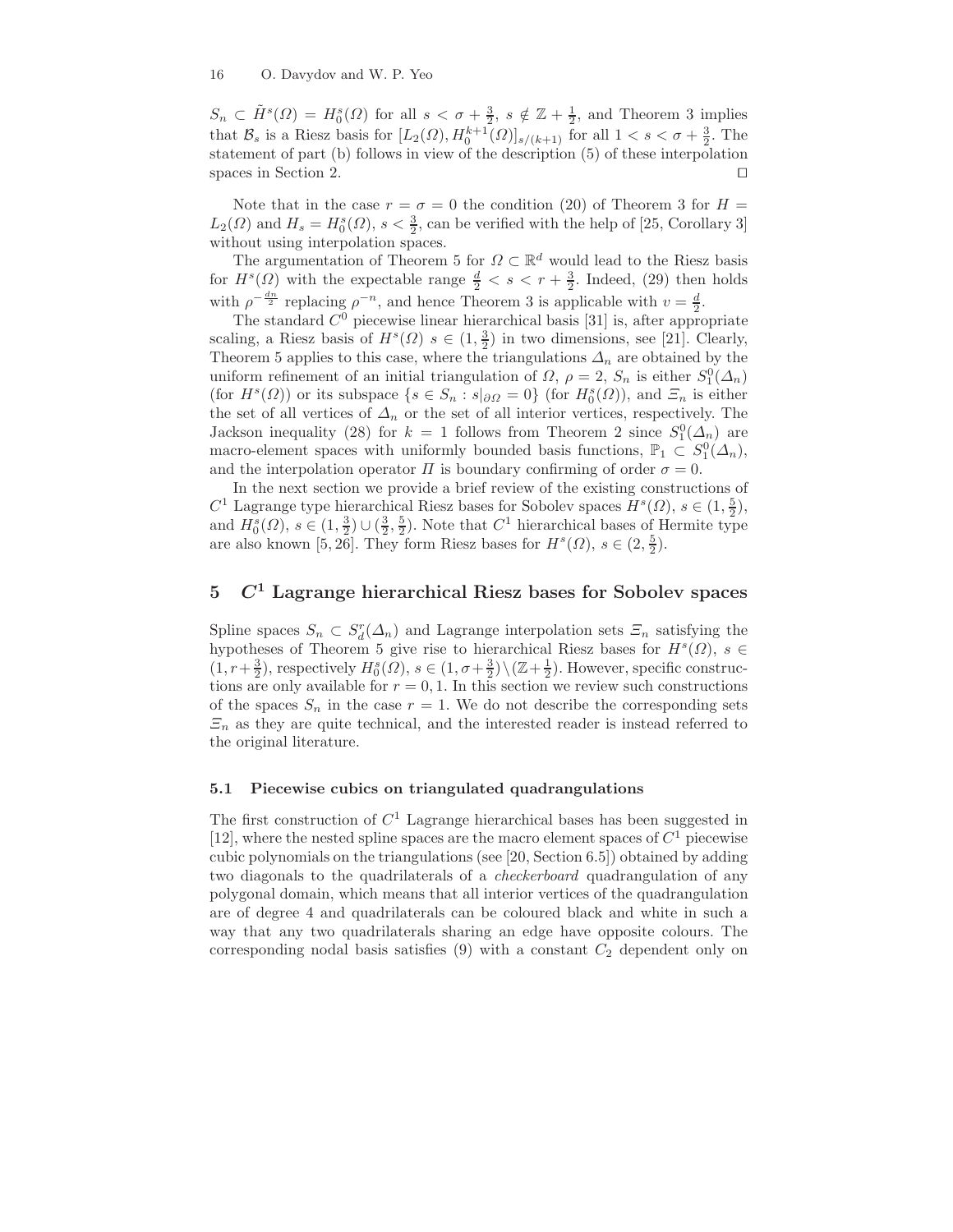the minimum angle of the triangles  $T \in \Delta_R$  and the interpolation operator  $\Pi$  is boundary conforming of order 1.

Nested spaces are obtained by the triadic refinement of the quadrilaterals and their subtriangles illustrated in Figures 1 and 2. More precisely, Let  $Q =$  $\langle v_1, v_2, v_3, v_3 \rangle$  be a quadrilateral and let  $p_1 = 1/3(2v_1 + v_2), p_2 = 1/3(v_1 + 2v_2),$  $p_3 = 1/3(2v_2 + v_3), p_4 = 1/3(v_2 + 2v_3), p_5 = 1/3(2v_3 + v_4), p_6 = 1/3(v_3 + 2v_4),$  $p_7 = 1/3(2v_4 + v_1), p_8 = 1/3(v_4 + 2v_1), p_9 = 1/3(v_1 + 2\bar{v}), p_{10} = 1/3(v_2 + 2\bar{v}),$  $p_{11} = 1/3(v_3 + 2\bar{v}), p_{12} = 1/3(v_4 + 2\bar{v}),$  where  $\bar{v}$  is the point of intersection of the diagonals of  $Q$ . The refinement is obtained by connecting the points  $p_1$ and  $p_8$  to  $p_9$ ,  $p_2$  and  $p_3$  to  $p_{10}$ ,  $p_4$  and  $p_5$  to  $p_{11}$ ,  $p_6$  and  $p_7$  to  $p_{12}$ , and finally connecting the points  $p_9, p_{10}, p_{11}, p_{12}$  together, as shown in Figure 1. Each of the 9 quadrilaterals is subdivided into 4 triangles by its diagonals as in Figure 2.



Fig. 1: A triadic refinement  $\Diamond_Q$  of a quadrilateral Q.

Given an initial quadrangulation  $\Diamond_0$  of  $\Omega$ , this method generates a sequence of successively refined quadrangulations  $\Diamond_0, \Diamond_1, \ldots, \Diamond_n, \ldots$ , and triangulations  $\Delta_0, \Delta_1, \ldots, \Delta_n, \ldots$ , and the nested macro-element spaces are  $S_n = S_3^1(\Delta_n)$ . While the nestedness of the sequence of triangulations  ${\{\Delta_n\}}_{n=0}^{\infty}$  is obvious, its regularity, which has not been fully addressed in [12], follows from Proposition 1 below. For the nested sequence of Lagrange interpolation sets  $\{\Xi_n\}_{n=0}^{\infty}$  described in [12] all assumptions of Theorem 5 (b) are satisfied, with  $r = \sigma = 1, k = 3$  and  $\rho = 3$ , which leads to a Riesz basis for  $H_0^s(\Omega)$ ,  $s \in (1, \frac{3}{2}) \cup (\frac{3}{2}, \frac{5}{2})$ .

**Proposition 1.** Each triangle  $T \in \Delta_n$ ,  $n \geq 2$ , is similar to a triangle in  $\Delta_1$ with the scaling factor  $\frac{1}{3^{n-1}}$ .

*Proof.* Consider the quadrangulation  $\Diamond_Q$  of a quadrilateral Q obtained by the triadic refinement. It is easy to see that the quadrilateral  $\langle p_9, p_{10}, p_{11}, p_{12} \rangle$  is similar to the parent quadrilateral  $Q = \langle v_1, v_2, v_3, v_4 \rangle$ , whereas  $\langle p_1, p_2, p_{10}, p_9 \rangle$ is a parallelogram with side length  $\frac{1}{3}$  of the size of the parent edge  $\langle v_1, v_2 \rangle$ , see Figure 1. Three other children of Q in similar position are also parallelograms.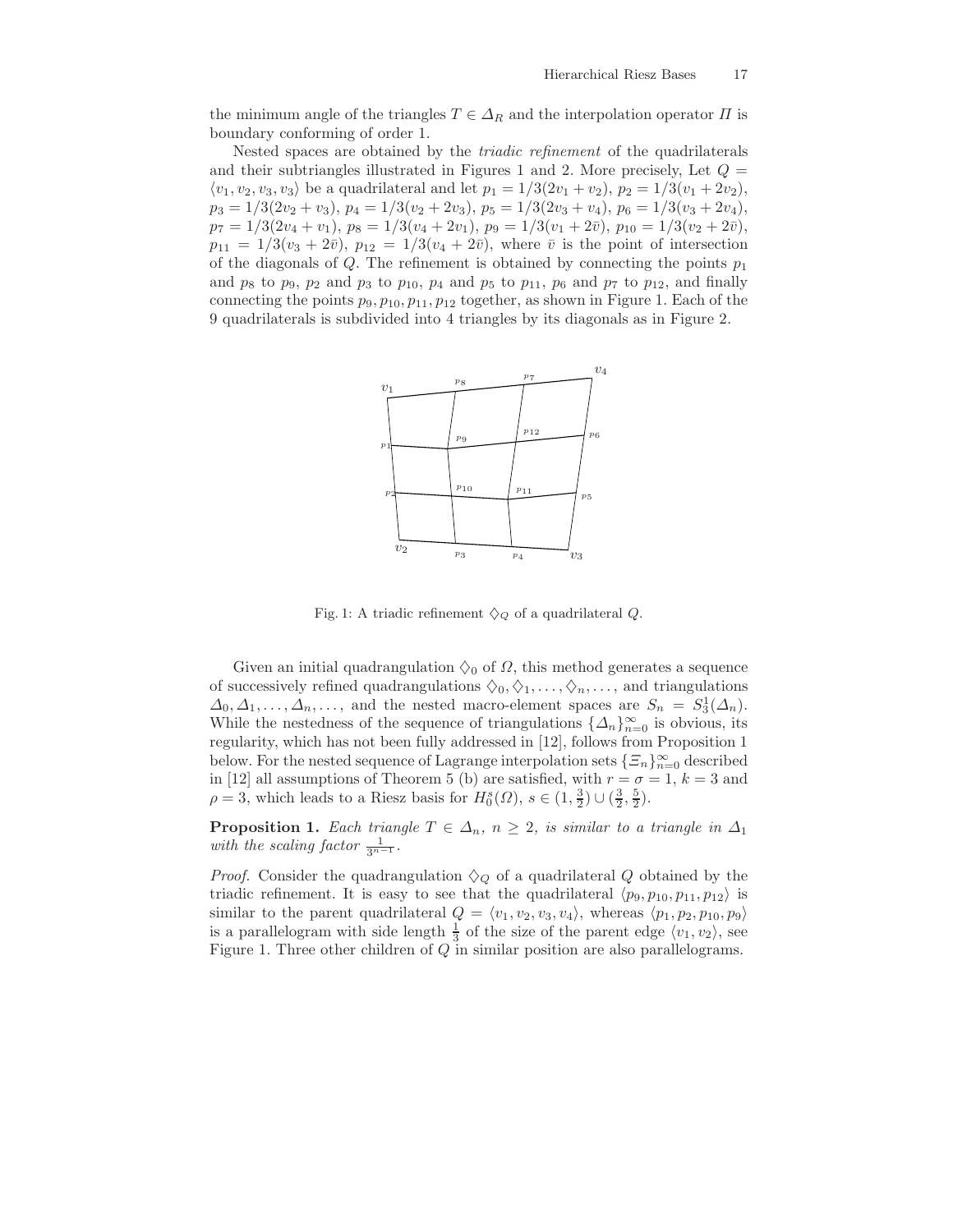

Fig. 2: The triangulation  $\Delta_Q$  of  $\diamondsuit_Q$ .

Let  $\Delta_Q$  be the triangulation of  $\diamondsuit_Q$  shown in Figure 2. We observe that there are 8 different types of similar triangles in  $\Delta_Q$  as shown in Figure 3. The triangles of types 1, 2, 3 and 4 are similar to their parent triangles (obtained from Q by splitting along its diagonals) with the coefficient  $\frac{1}{3}$ . The triangles of types 5, 6, 7 and 8 will be referred to as "median" triangles because each of them has a side parallel to the median of its parent triangle and of length  $\frac{2}{3}$  of that median, as illustrated in Figure 4, where the section  $\langle v_1, v_2, v_5 \rangle$  of the triangulations  $\Delta_Q$  of Figure 2 is shown separately.



Fig. 3: Eight types of similar triangles in  $\Delta_Q$ .

We now apply the next refinement step and look at the median subtriangle  $\langle a, b, c \rangle$  of the median triangle in  $\Delta_Q$  as shown in Figure 5. We note that the dotted line  $\langle q_1, q_2 \rangle$  is of length  $\frac{2}{3}$  of the side  $\langle p_1, p_9 \rangle$  of the parent which is parallel to the median  $\langle p_1, p_2 \rangle$  of the grandparent. Hence the median of the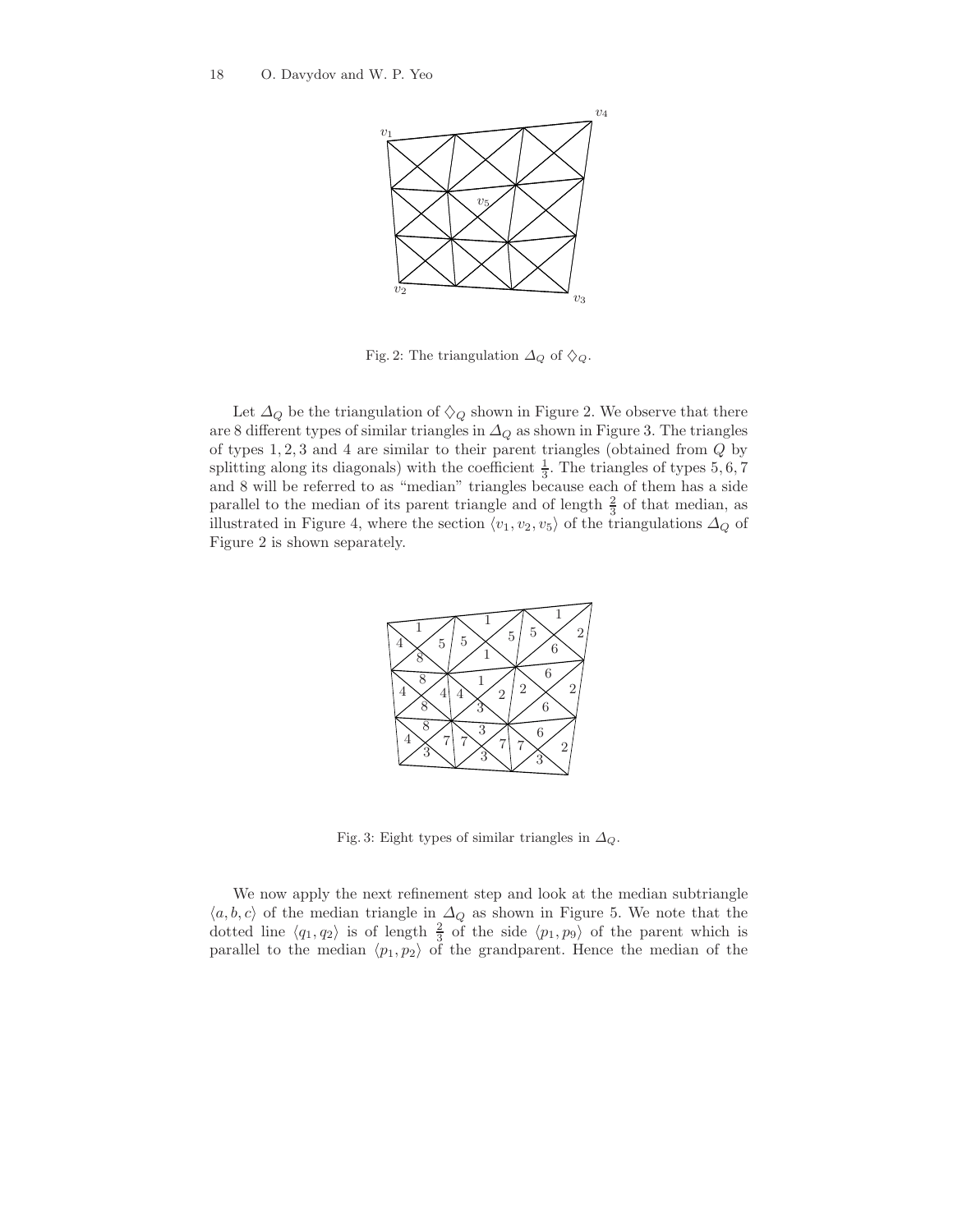median triangle  $\langle a, b, c \rangle$  is of length  $\frac{1}{4} \times \frac{2}{3} \times \frac{2}{3} = \frac{1}{9}$  of the median  $\langle m, v_5 \rangle$  of the grandparent  $\langle v_1, v_2, v_5 \rangle$ . Therefore, the median subtriangle  $\langle a, b, c \rangle$  is similar to the grandparent  $\langle v_1, v_2, v_5 \rangle$  with coefficient  $\frac{1}{9}$ .



Fig. 4: The triangle  $\langle v_1, v_2, v_5 \rangle$ , its median  $\langle m, v_5 \rangle$  and 9 children.



Fig. 5: The triangle  $\langle a, b, c \rangle$  is similar to the parent  $\langle v_1, v_2, v_5 \rangle$  with coefficients  $\frac{1}{9}$ .

Let  $T \in \Delta_n$ , with  $n \geq 2$ . By applying the above observations recursively, we have two following cases: 1) T is similar to an ancestor  $\tilde{T} \in \Delta_1$  with coefficient  $\frac{1}{3^{n-1}}$ . 2) T is similar to an ancestor  $\hat{T} \in \Delta_0$  with coefficient  $\frac{1}{3^n}$ . But  $\hat{T}$  has a child  $\tilde{T} \in \Delta_1$  which is similar to  $\hat{T}$  with coefficient  $\frac{1}{3}$  and this implies that T is similar to  $\tilde{T}$  with coefficient  $\frac{1}{3^{n-1}}$ .  $\frac{1}{3^{n-1}}$ . □

## 5.2 Piecewise quadratics on Powell-Sabin-6 splits

 $C<sup>1</sup>$  piecewise quadratic hierarchical bases are considered in [23]. Here, an initial checkerboard quadrangulation of  $\Omega$  is first turned into a triangulation by adding one diagonal of each quadrilateral, and then each triangle is subdivided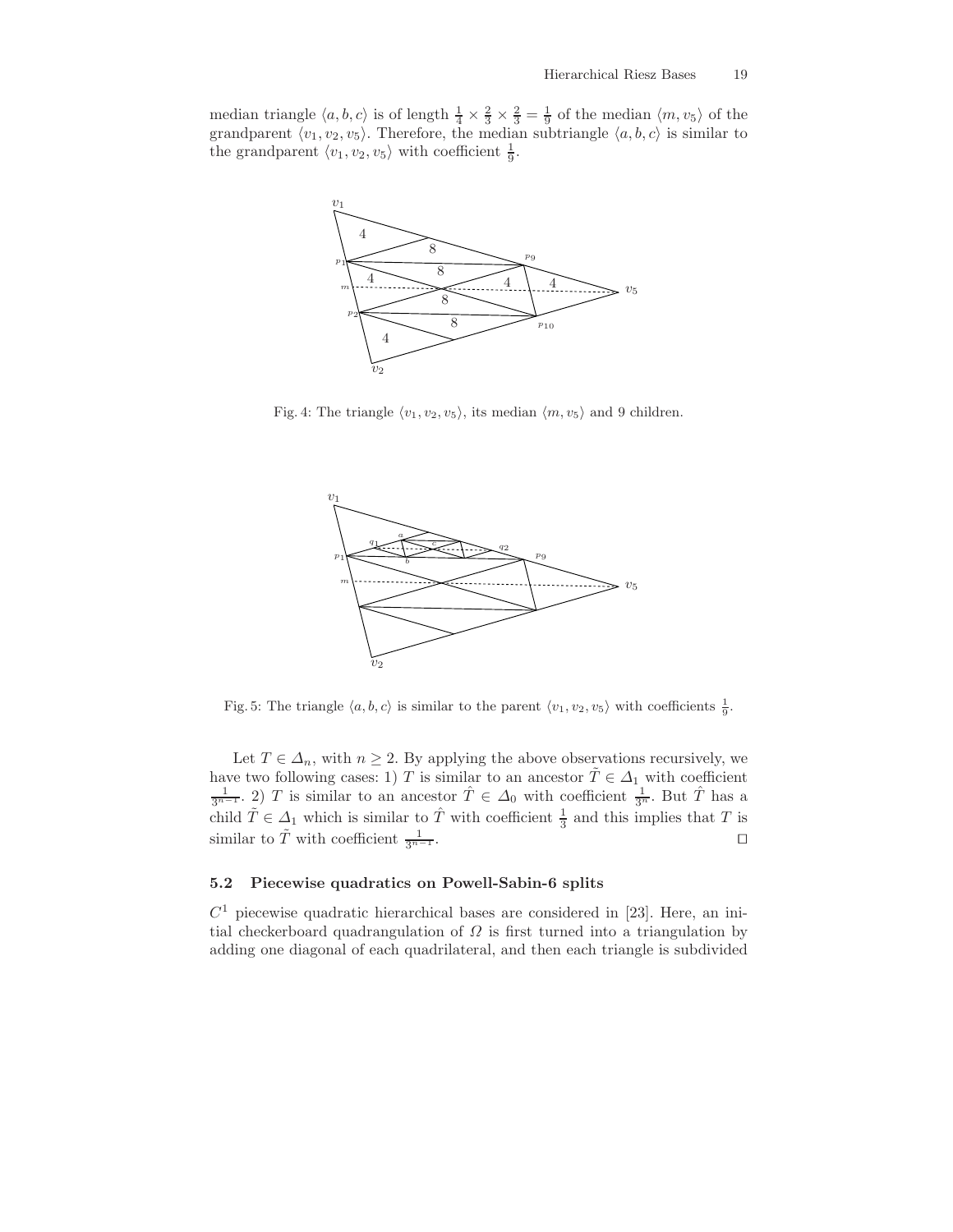#### 20 O. Davydov and W. P. Yeo

using a Powell-Sabin-6 (PS-6) split. To obtain a nested sequence of triangulations  $\{\Delta_n\}_{n=0}^{\infty}$ , a triadic refinement of the PS-6 split [30] is performed, see Figure 6. The nested spline spaces  $S_n$  are the  $C^1$  piecewise quadratic Powell-Sabin macro-elements [20, Section 6.3]. Lagrange interpolation sets  $\mathcal{E}_n$  with the required properties are selected using a scheme which can be seen as a specific realisation of the interpolation method described in [24]. It is shown in [23] that this construction leads to a Riesz basis for  $H^s(\Omega)$ ,  $1 < s < \frac{5}{2}$ , under the assumption that the triangulation sequence  $\{\Delta_n\}_{n=0}^{\infty}$  is regular. Indeed, in this case Theorem 5 is applicable with  $r = \sigma = 1$  and  $k = 2$ . We note however that this assumption does not seem easy to verify unless  $\Delta_0$  is a uniform triangulation, in which case  $\rho = 3$ . It is an open question whether an arbitrary polygonal domain  $\Omega$  admits an initial triangulation such that the sequence of triangulations obtained by the triadic refinement of its PS-6 split is regular.



Fig. 6: The triadic refinement of the PS-6 split: A new vertex is placed at the position of the interior point in the PS-6 split and two new vertices on each edge.

## 5.3 Piecewise quadratics on mixed PS-6/PS-12 splits

In our paper [14] we construct  $C<sup>1</sup>$  piecewise quadratic hierarchical bases on arbitrary polygonal domains using nested sequences of triangulations and spline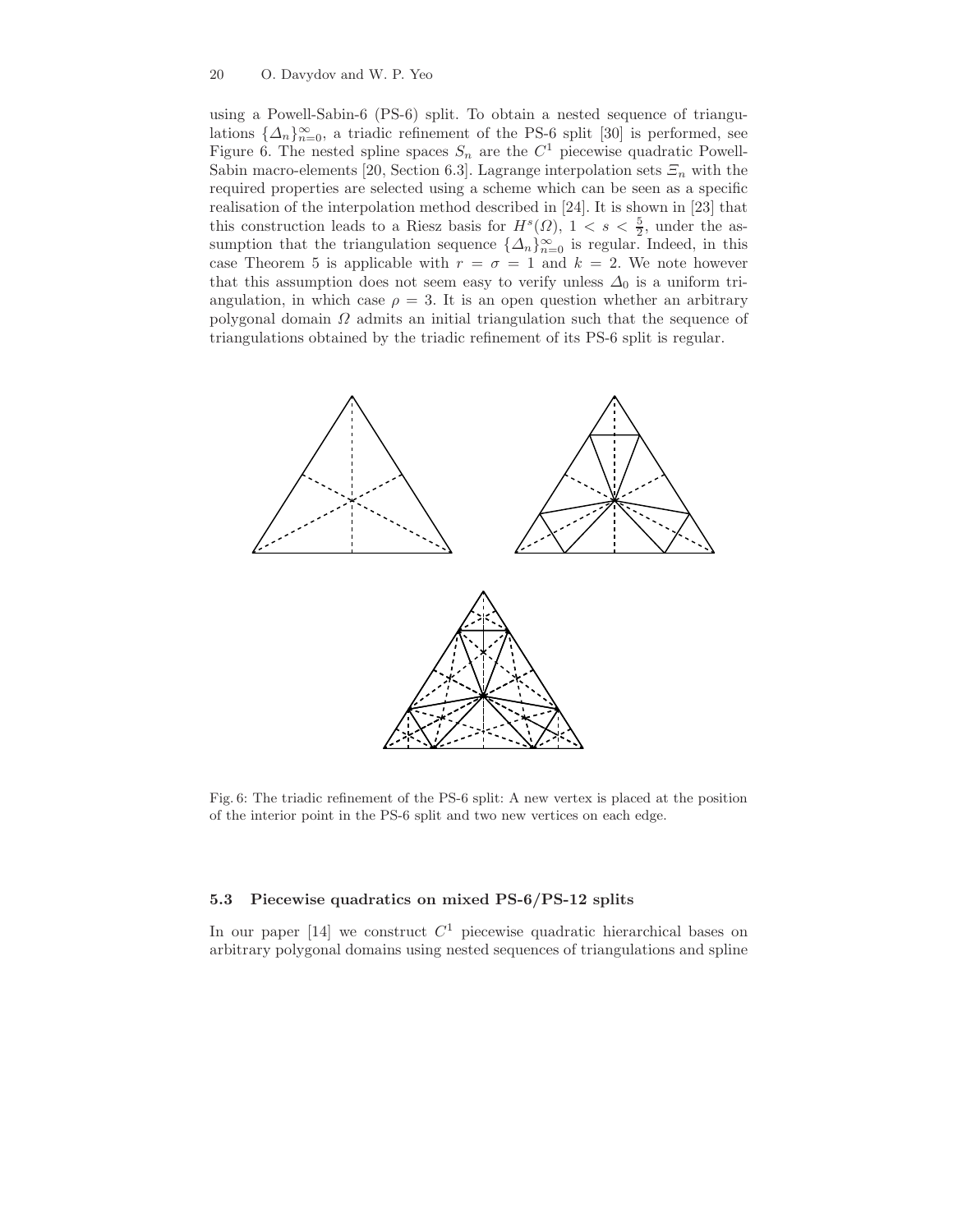spaces introduced in [17]. Beginning with an arbitrary triangulation  $\Delta_0$  of  $\Omega$ , a nested sequence of triangulations  $\{\Delta_n\}_{n=0}^{\infty}$  is obtained by the standard uniform refinement, where the middle points of edges are connected to each other. An edge of  $\Delta_n$  is said to be regular if it is shared by two triangles that form a parallelogram. Clearly, all boundary edges are irregular, but an interior edge may only be irregular if it overlaps a part of an edge of  $\Delta_0$ . Furthermore, let  $\Delta_n^*$  be the triangulation obtained by subdividing each triangle  $T \in \Delta_n$  using the Powell-Sabin-6 split if all edges of  $T$  are regular, or the Powell-Sabin-12 split [20, Section 6.4] otherwise. For both PS-6 and PS-12 splits the central vertex is chosen at the barycentre of the triangle and the edge splitting vertices are at the midpoints of the edges. Then  $\{\Delta_n^*\}_{n=0}^{\infty}$  is also a nested sequence of triangulations, as illustrated in Figure 7. It is obviously regular, with refinement factor  $\rho = 2$ .



Fig. 7: An example to illustrate that  $\Delta_{n+1}^*$  is a refinement of  $\Delta_n^*$ .

The spline spaces are defined by

$$
S_n = \left\{ s \in S_2^1(\Delta_n^*) : \frac{\partial s}{\partial e^\perp} \Big|_e \text{ is linear for each irregular edge } e \text{ of } \Delta_n \right\},\
$$

where  $\frac{\partial s}{\partial e^{\perp}}$  denotes the normal derivative of s on e. It is easy to see that  $\{S_n\}_{n=0}^{\infty}$ are nested macro-element spaces, their interpolation operators are boundary conforming of order 1, and  $\mathbb{P}_2 \subset S_n$ ,  $n = 0, 1, \ldots$  Let  $P_n : S_n \to S_{n-1}$  be the orthogonal projector with respect to the inner product defined by

$$
(f,g) = \sum_{e \in \mathcal{E}_n} (f,g)_e,
$$

where  $\mathcal{E}_n$  is the set of all edges of  $\Delta_n$  and, for  $e = \langle v_1, v_2 \rangle$ ,

$$
(f,g)_e := \frac{1}{2^{2n}} \Big[ f(v_1)g(v_1) + \Big(f(v_1) + \frac{1}{4}\frac{\partial f}{\partial e}(v_1)\Big) \Big(g(v_1) + \frac{1}{4}\frac{\partial g}{\partial e}(v_1)\Big) + f(v_2)g(v_2) + \Big(f(v_2) - \frac{1}{4}\frac{\partial f}{\partial e}(v_2)\Big) \Big(g(v_2) - \frac{1}{4}\frac{\partial g}{\partial e}(v_2)\Big) \Big].
$$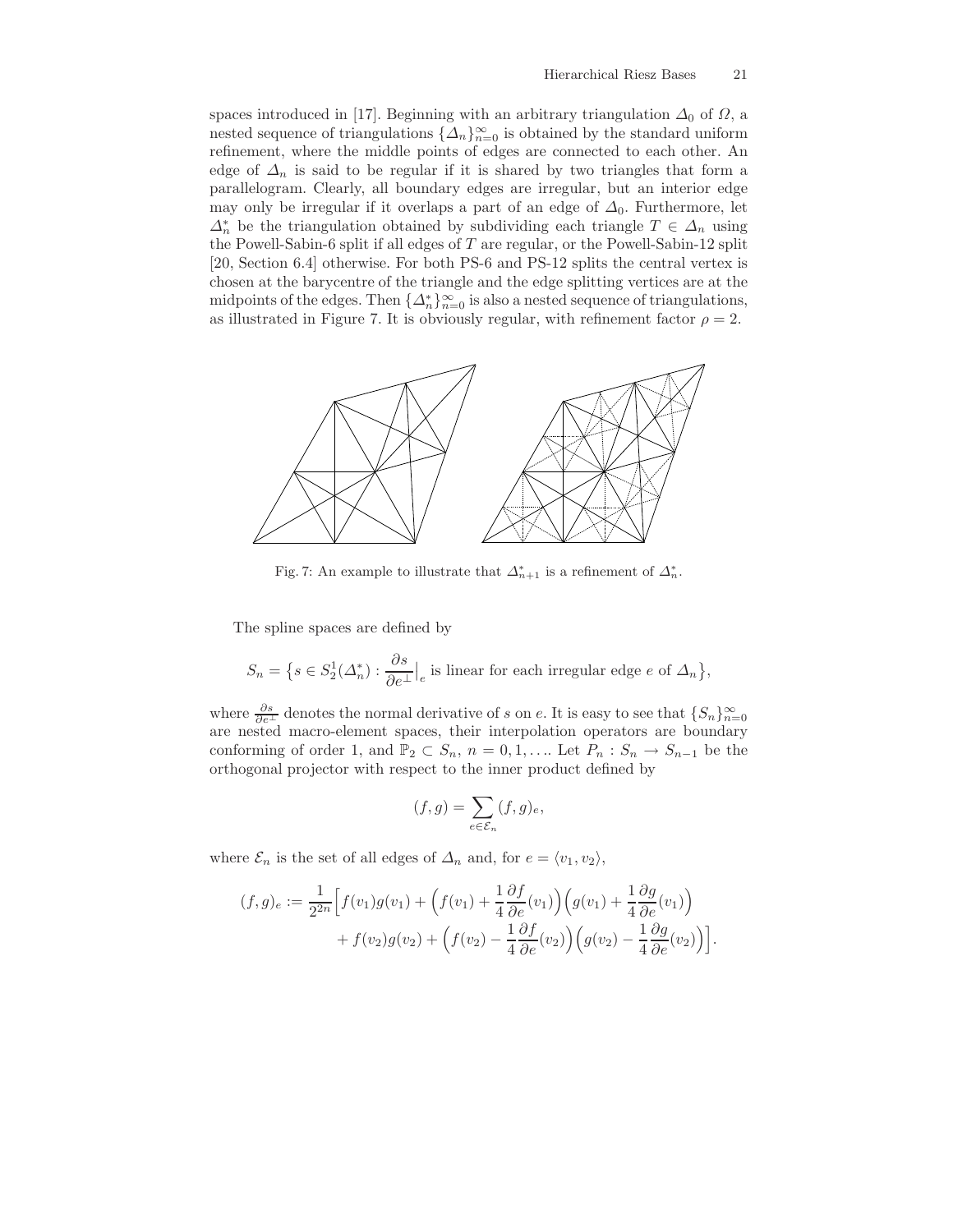It is shown in [17] that the projectors  $P_n$  satisfy (19) with

$$
v = \log_2\left(\frac{2(1+\sqrt{13})}{3}\right) \approx 1.618,
$$

and thus lead to a construction of Riesz bases in  $H<sup>s</sup>(\Omega)$  for  $v < s < \frac{5}{2}$ .

In [14] we present a construction of nested Lagrange interpolation sets for  $S_n$ and their subspaces with homogeneous boundary conditions of order 1, which leads to a Riesz basis for  $H^s(\Omega)$ ,  $s \in (1, \frac{5}{2})$  and  $H_0^s(\Omega)$ ,  $s \in (1, \frac{3}{2}) \cup (\frac{3}{2}, \frac{5}{2})$ , by applying Theorem 5 with  $r = \sigma = 1$ ,  $k = 2$  and  $\rho = 2$ .

Acknowledgements This research has been supported in part by the grant UBD/PNC2/2/RG/1(159) from Universiti Brunei Darussalam.

## References

- 1. J. Bergh and J. Löfström, Interpolation Spaces: An Introduction, Springer-Verlag, New York, (1976).
- 2. J. Bramble, Interpolation between Sobolev spaces in Lipschitz domains with an application to multigrid theory, Math. Comp., 64 (1995), 1359–1365.
- 3. S. C. Brenner and L. R. Scott, The Mathematical Theory of Finite Element Methods, Third Edition, Springer-Verlag, New York, (2008).
- 4. P. L. Butzer und K. Scherer, Approximationsprozesse und Interpolationsmethoden, Bibliographisches Institut, Mannheim, 1968.
- 5. W. Dahmen, P. Oswald, and X.-Q. Shi,  $C<sup>1</sup>$ -hierarchical bases, *J. Comput. Appl.* Math., 51 (1994), 37–56.
- 6. W. Dahmen, Multiscale analysis, approximation and interpolation spaces, in Approximation Theory VIII, Vol. 2: Wavelets and Multilevel Approximation, Charles K. Chui and Larry L. Schumaker (eds), pp. 47–88, World Scientific Publishing, 1995.
- 7. W. Dahmen, Stability of multiscale transformations, J. Fourier. Anal. Appl., 2 (1996), 341–361.
- 8. O. Davydov, Stable local bases for multivariate spline spaces, J. Approx. Theory 111 (2001), 267-297.
- 9. O. Davydov, Locally stable spline bases on nested triangulations, in "Approximation Theory X: Wavelets, Splines, and Applications," (C. K. Chui, L. L. Schumaker, and J. Stöckler, Eds.), pp. 231–240, Vanderbilt University Press, 2002.
- 10. O. Davydov, Smooth finite elements and stable splitting, Berichte "Reihe Mathematik" der Philipps-Universität Marburg, 2007-4, Marburg, 2007. An adapted version of this article has appeared as Section 4.2.6 "Smooth FEs on polyhedral domains" of the book K. Böhmer, Numerical Methods for Nonlinear Elliptic Differential Equations: A Synopsis, Oxford University Press, Oxford, 2010.
- 11. O. Davydov and P. Petrushev, Nonlinear approximation from differentiable piecewise polynomials, SIAM J. Math. Anal. 35 (2003), 708–758.
- 12. O. Davydov and R. Stevenson, Hierarchical Riesz bases for  $H^s(\Omega)$ ,  $1 < s < \frac{5}{2}$ , Constr. Approx., 22 (2005), 365–394.
- 13. O. Davydov and W. P. Yeo, Refinable  $C<sup>2</sup>$  piecewise quintic polynomials on Powell-Sabin-12 triangulations, J. Comput. Appl. Math., 240 (2013), 62–73.